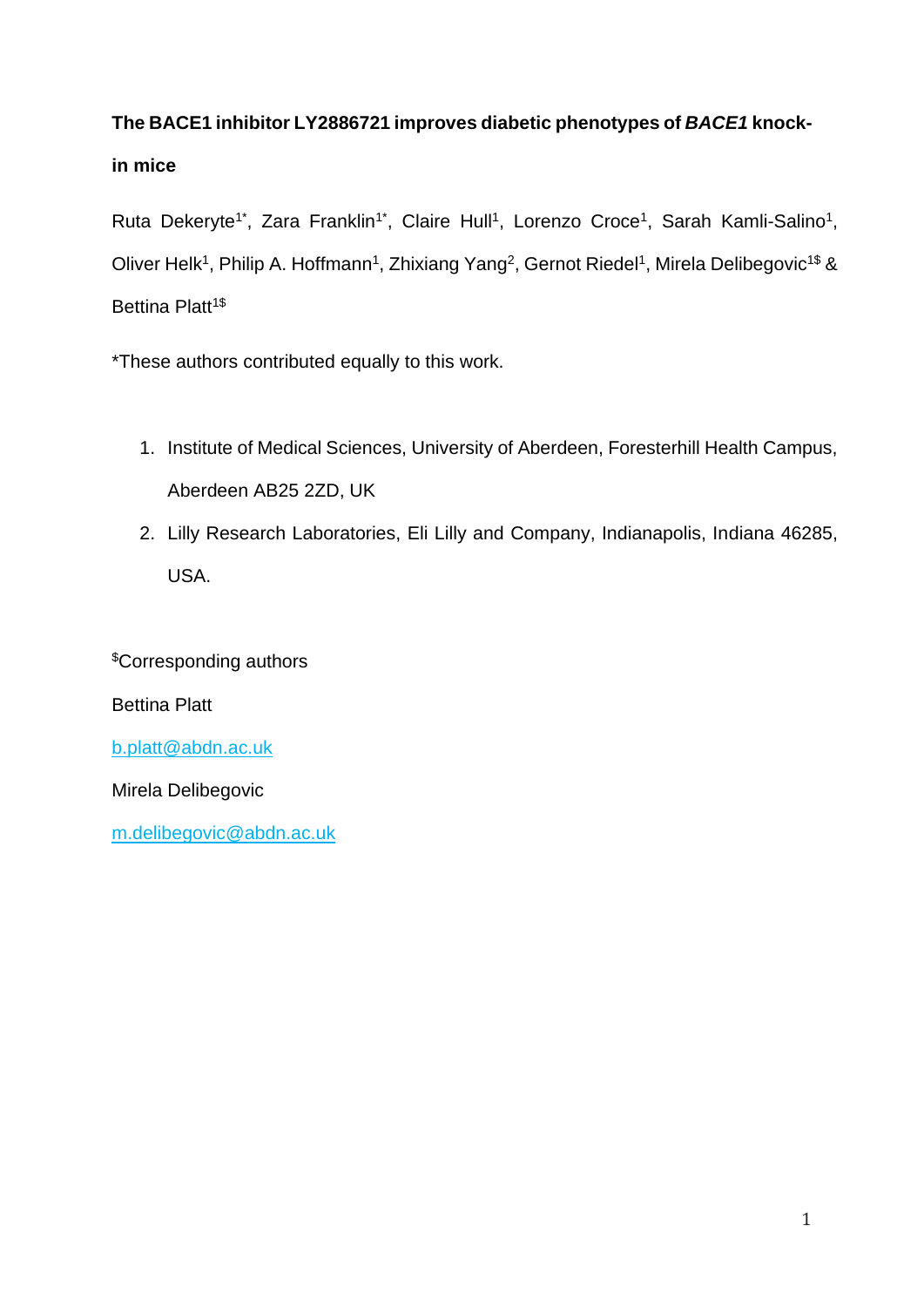### **Abstract**

**Aim:** The β-site amyloid precursor protein (APP) cleaving enzyme 1 (BACE1) has been identified as the central initiator of amyloid β (Aβ) generation in the brain, the key hallmark of Alzheimer's disease (AD). However, recent studies provided evidence that BACE1 also plays a crucial role in metabolic regulation, and we have shown that neuronal human *BACE1* knock-in mice (PLB4) display type 2 diabetes mellitus (T2DM)-like symptoms alongside AD-like impairments. Hence, we here investigated if targeted BACE1 inhibition using LY2886721, an active site BACE1 inhibitor, would improve glucose homeostasis, insulin sensitivity and motor performance in PLB4 mice.

**Materials and methods**: LY2886721 was administered as a dietary supplement (0.02% wt/wt) for six consecutive weeks. Physiological, metabolic and motor assessments were performed during the last two weeks of treatment, followed by molecular tissue analyses post-mortem.

**Results:** LY2886721 treatment improved glucose homeostasis and hepatic gluconeogenesis in diabetic PLB4 mice, as determined by improvements in basal glucose and glucose/pyruvate tolerance tests. Furthermore, LY2886721 improved hepatic insulin sensitivity, as indicated by enhanced basal hyperphosphorylation of insulin receptors. In PLB4 brains, we detected altered basal conditions of APP expression and processing, with beneficial effects on APP processing achieved by LY2886721 treatment. No improvements in motor coordination were found.

**Conclusions:** Our data provide support for a role of BACE1 as a regulator of systemic glucose homeostasis and suggest BACE1 inhibitors for the treatment of T2DMassociated pathologies, especially in cases where diabetes is comorbid to AD.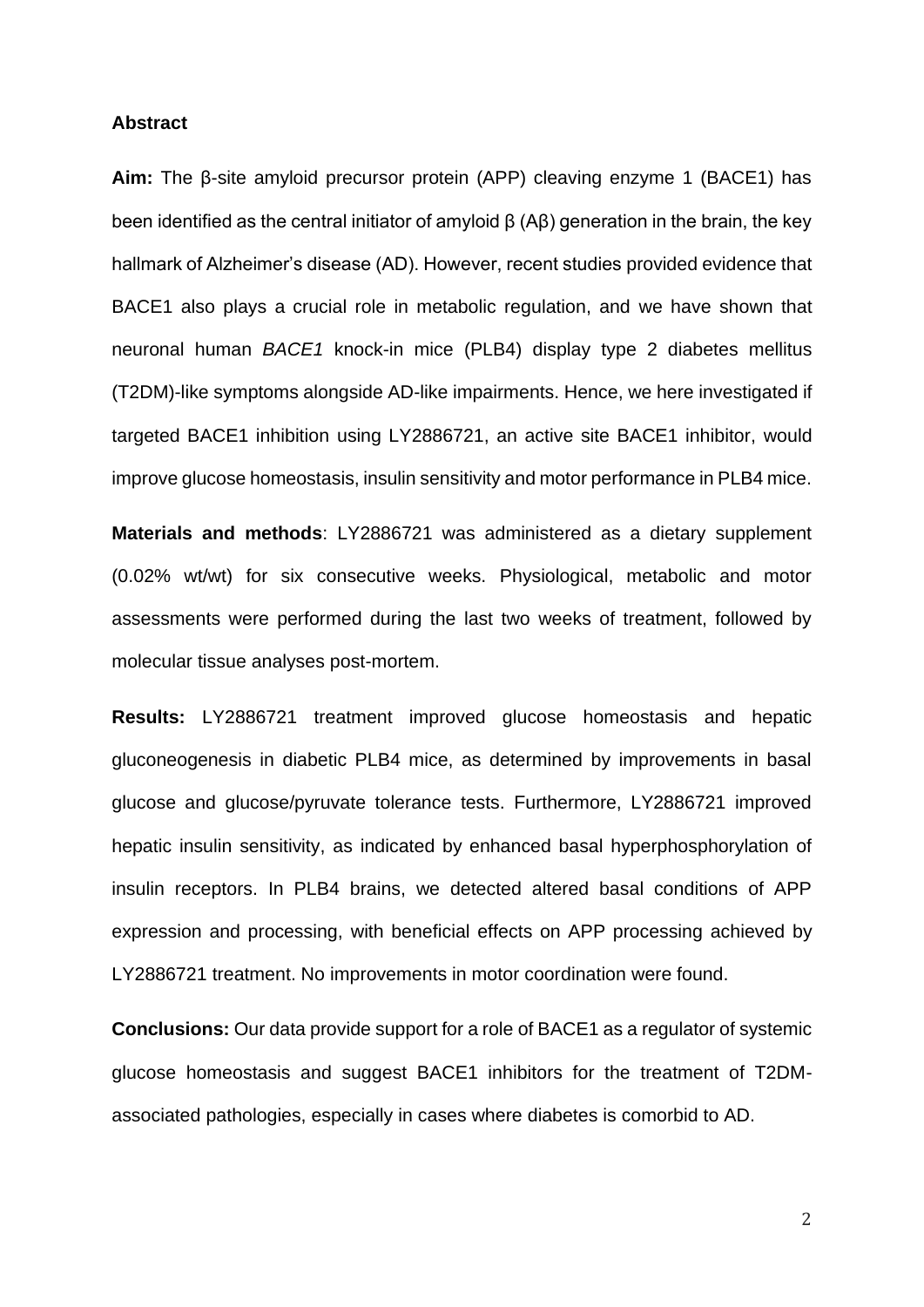## **Keywords: AD, T2DM, BACE1, LY2886721, Beta Amyloid**

# **1. Introduction**

With the increasing prevalence of Type 2 diabetes mellitus (T2DM) and Alzheimer's diseases (AD) worldwide, there is a great need for effective therapeutic interventions to treat these disorders. Strong associations between AD and T2DM have been uncovered in humans [1], and animal model studies report a range of similarities in metabolic, behavioural and pathophysiological profiles of the two conditions [2–4]. Nevertheless, the molecular links and reasons for the comorbidity remain largely unknown.

The aspartyl protease, β-site amyloid precursor protein (APP) cleaving enzyme 1 (BACE1), is the key enzyme initiating the generation of amyloid  $β$  (A $β$ ) in the brain [5]. BACE1 has been identified as a central target for lowering Aβ levels in AD, leading to an intense interest in developing BACE1 inhibitors [6], of which some proceeded to clinical trials [7]. Furthermore, BACE1 may not only be a key target in AD, it also appears to be a regulator of metabolic functions [8–10]. We have recently shown that subtle neuronal expression of human *BACE1* resulted in systemic T2DM-like symptoms (hyperglycaemia, glucose intolerance) alongside AD phenotypes (PLB4 mouse) [9,11]. In addition, several other studies have also reported the importance of BACE1 in metabolic regulation, e.g. lack of murine *Bace1* protected from obesity, insulin resistance and glucose intolerance upon high-fat feeding [8]. BACE1 may also regulate hepatic insulin receptor expression and hypothalamic leptin sensitivity [10,12]. Collectively, this implicates BACE1 as a key player in metabolic control, and as such a likely molecular connection between AD and T2DM.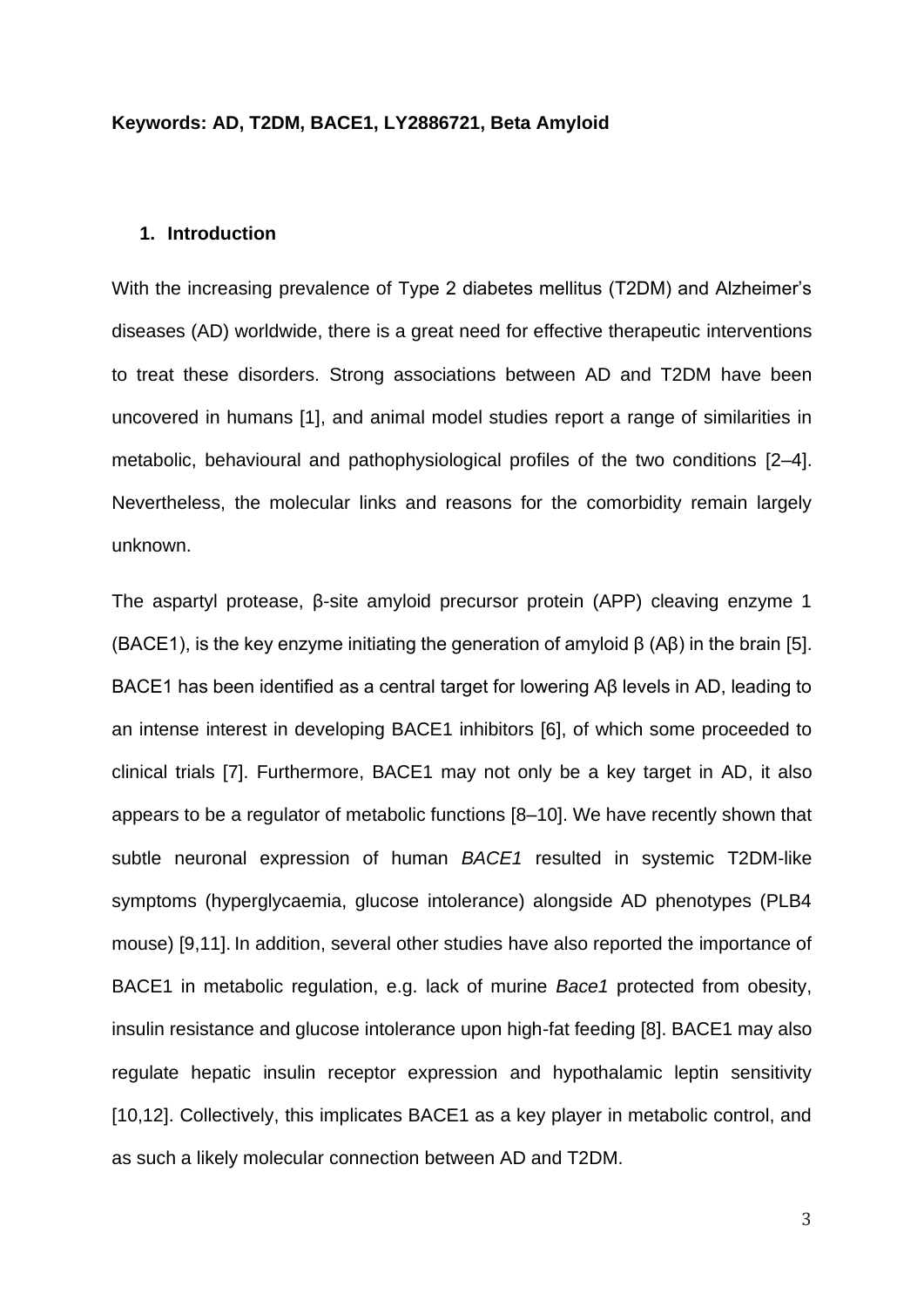LY2886721, an inhibitor of the active site of BACE1, was developed by Eli Lilly, and entered phase 2 clinical trials for AD [13,14]. The molecule possesses much higher potency for inhibiting BACE1 compared to previously developed compounds such as LY2811376, has a plasma half-life of ~12h, exhibits decreased efficacy against offtarget proteases such as cathepsin D and is permeable across the blood-brain barrier [13,15,16]. Pharmacological properties and safety were also evaluated in a mouse model of AD (PDAPP), whereby oral administration significantly decreased Aβ1-x levels in hippocampus and cortex [13]. Later, its efficacy was tested in canines, and a decrease in different isoforms of Aβ (Aβ1-40, Aβ1-x42, Aβ1-x) in plasma and cerebrospinal fluid (CSF) was confirmed [13]. In subsequent phase 1 clinical trials, LY2886721 lowered Aβ levels in CSF of healthy volunteers [13]. However, during phase 2 trials, LY2886721 testing was terminated due to signs of liver toxicity in 4 out of 70 patients [13,17]. Nevertheless, these data provided strong support for LY2886721 efficacy and suitability to test the effects of BACE1 inhibition in experimental settings.

Neuronal *BACE1* knock in mice (PLB4) exhibit hyperglycaemia and glucose intolerance from ~4 months of age, associated with up-regulated serum and hepatic dipeptidyl peptidase 4 (DPP4) levels, as well as increased liver triglycerides and decreased glycogen storage [9,11]. We recently investigated the effects of antidiabetic treatments (Liraglutide and Fenretinide) in these mice and reported no substantial improvements in glucose homeostasis with these treatments [11]. Since PLB4 mice exhibit specific elevation in neuronal BACE1, we hypothesised that pharmacological inhibition of BACE1 should be beneficial in alleviating diabetic symptoms in these mice. Therefore, we here assessed effects of LY2886721 in PLB4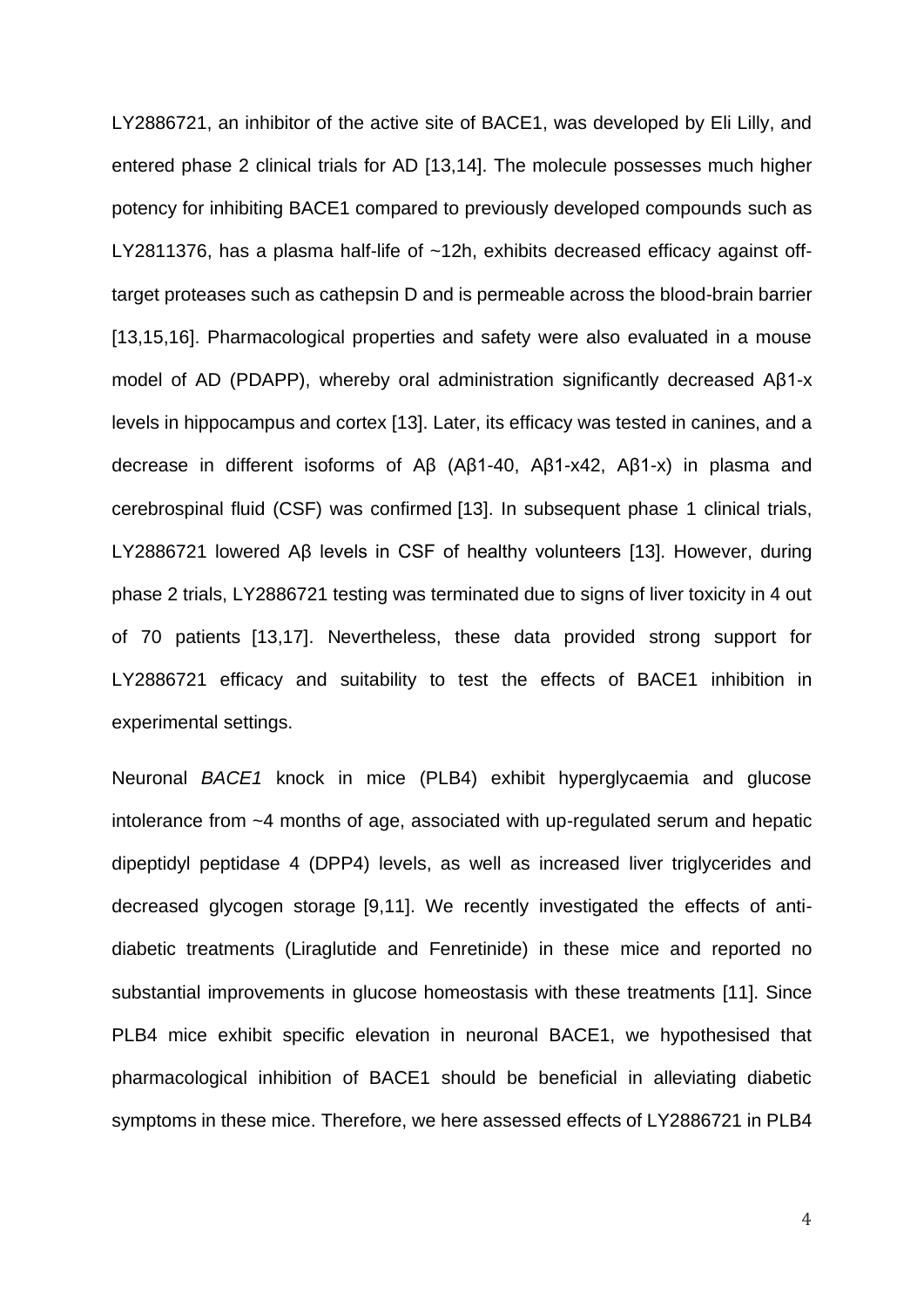and control mice to determine whether this approach would be an effective way for the T2DM-AD comorbid background.

## **2. Materials and Methods**

## **2.1 Animals**

All animals were housed and tested according to the European (2010/63/EU) and UK Home Office regulations. Experiments were approved by the University Ethics Board and carried out in accordance with the Animal (Scientific Procedures) Act 1986 and ARRIVE guidelines. Male transgenic neuronal *BACE1* knock-in (PLB4) and wild-type (WT) control mice were generated as previously described [18]. All animals were singly housed in wire-top cages (12-hour day/night cycle, 20–21°C, 60–65% relative humidity) with *ad libitum* access to water and food. Mice were ~6 months old when treatment started and ~8 months old when tissues were harvested. All mice were 5h fasted and sacrificed by cervical dislocation at the end of the study.

## **2.2 Treatments**

PLB4 and WT control mice received LY2886721 incorporated into rodent chow diet at 0.02% wt/wt (provided by Eli Lilly and Envigo, USA) via *ad libitum* feeding for six consecutive weeks (see Fig. 1i for experimental timeline). All mice were randomised and counterbalanced according to body weight into the control and experimental groups per genotype: **Control** (CON; 2016C Teklad certified global 16% protein rodent diet; TD. 09692, Envigo) (WT n=12; PLB4 n=10) and **LY2886721** (2016C Teklad certified global 16% protein rodent diet + LY2886721, TD.150785 Envigo) (WT n=12; PLB4 n=10). Individual food intake was measured three times a week.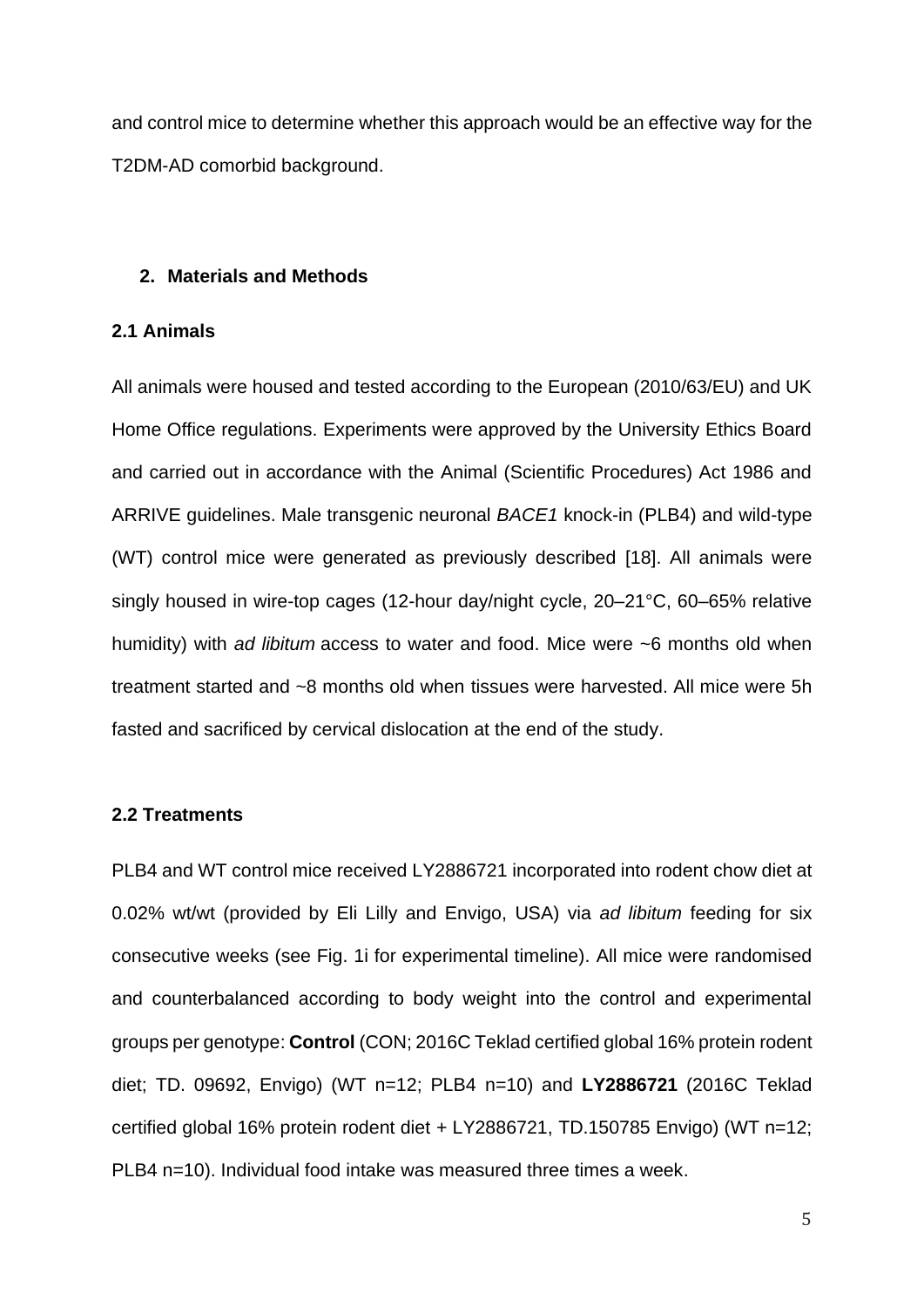### **2.3 Body weight and body mass composition**

Body weights were monitored three times a week and weekly averages recorded. Fat and lean body mass composition was analysed using an EchoMRI scanner at the end of treatment week 4 (EchoMedical Systems, Houston, TX, U.S.A.).

## **2.4 Metabolic measurements**

Pyruvate tolerance test (PTT) and glucose tolerance test (GTT) were performed at the end of weeks 4 and 5, respectively, as reported previously [19]. All mice were fasted overnight before PTT and 5h-fasted before GTT; tail blood glucose was determined using an AlphaTRAK glucometer (Berkshire, UK) at baseline (time 0) before i.p. injection of sodium pyruvate (PTT: 2mg/g body weight ) or glucose (GTT: 2mg/g body weight) and at 15, 30, 60 and 90 min post- injection.

# **2.5 Serum immunoassays**

Trunk-derived blood was collected from 5h-fasted mice into serum separator microtubes and kept at -80C. Serum was used for insulin, leptin, alanine and aspartate aminotransferases (ALT and AST) analyses (insulin, Millipore, Darmstadt, Germany; leptin ELISA, CrystalChem, Zaandam, Netherlands; ALT and AST kits, Abcam, USA).

# **2.6 RotaRod**

RotaRod apparatus (TSE Systems, Bad Homburg, Germany) was used to determine motor coordination and motor learning in mice [9]. Animals were placed on a rotating rod and habituated for 2 min before the first trial at 2rpm. Testing was conducted based on the increasing rotation (5 rpm - 45 rpm over 300s), over 4 trials per day for 2 consecutive days. Latin square design was used to allocate animals on the rotarod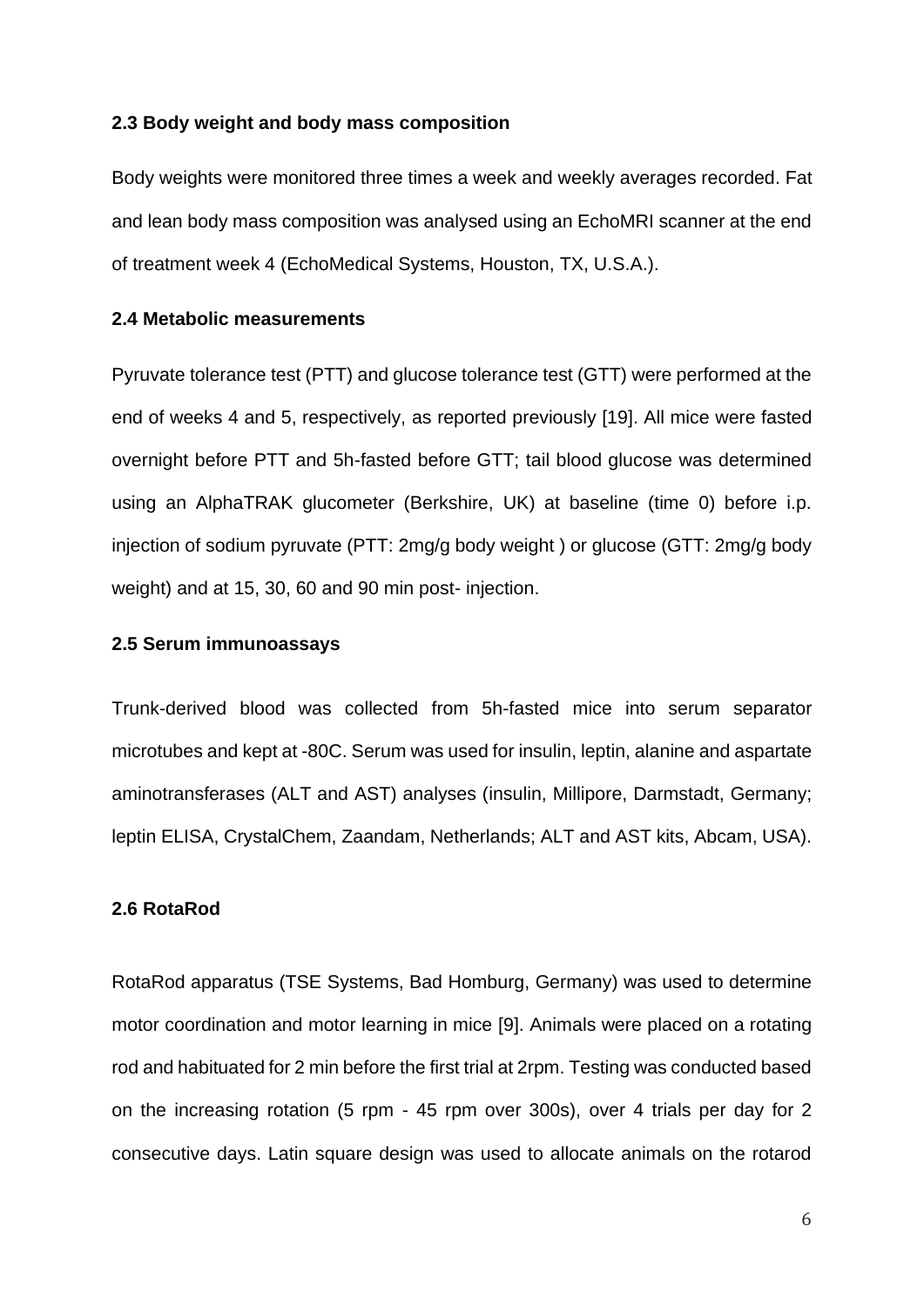lanes. Motor performance was assessed through the amount of time taken to fall from the rod and motor learning as a comparison of trial 1 versus trial 8.

### **2.7 Immunoblotting and protein analyses**

Immunoblotting and protein analyses were performed as previously described [19]. Brain tissue were dissected from 5h-fasted mice during terminal procedures, snapfrozen in liquid nitrogen and stored at -80°C. Brain tissue was homogenised in NP40 buffer, final concentration: 20mM HEPES, 150mM NaCl, 100uM EDTA, 1% NP40, pH 7.6 supplemented with complete protease inhibitors and PhosStop tablets (1 tablet/10ml, Roche). Homogenates were centrifuged (14,000g, 4°C, 20 min) and the supernatant collected and stored at −80°C. Protein concentrations were measured using a Bicinchonic Acid (BCA) protein assay (Sigma, Dorset UK), samples were prepared at a final concentration of 3µg/µl in NP40 buffer containing lithium dodecyl sulphate (LDS, Thermo Fisher Scientific, Paisley, UK), and 30µg of protein was separated by electrophoresis on NuPage 4-12% sodium Bis-Tris pre-cast gels for 45 mins at 200V in 2-(N-Morpholino)ethanesulfonic acid (MES) buffer. Proteins were dry transferred at 23V for 6 mins onto 0.2µM nitrocellulose membranes using the Nu Page IBlot transfer system (ThermoFisher Scientific). Following protein transfer, membranes were microwaved for 3 mins in phosphate buffered saline (PBS). Membranes were washed in Tris-buffered saline with Tween (TBST) (0.05% Tween, 50mM Trizma base, 150mM NaCl, pH 7.6; 3×5-min washes), blocked in 5% milk powder TBST for 1h at RT and washed 3x 5min in TBST. Membranes were incubated overnight at 4°C in primary antibodies, prepared in 5% BSA, 0.05% sodium azide, TBST (Table 1). After overnight incubation membranes were washed 3 x 5mins in TBST and incubated in appropriate secondary antibodies (Table 1).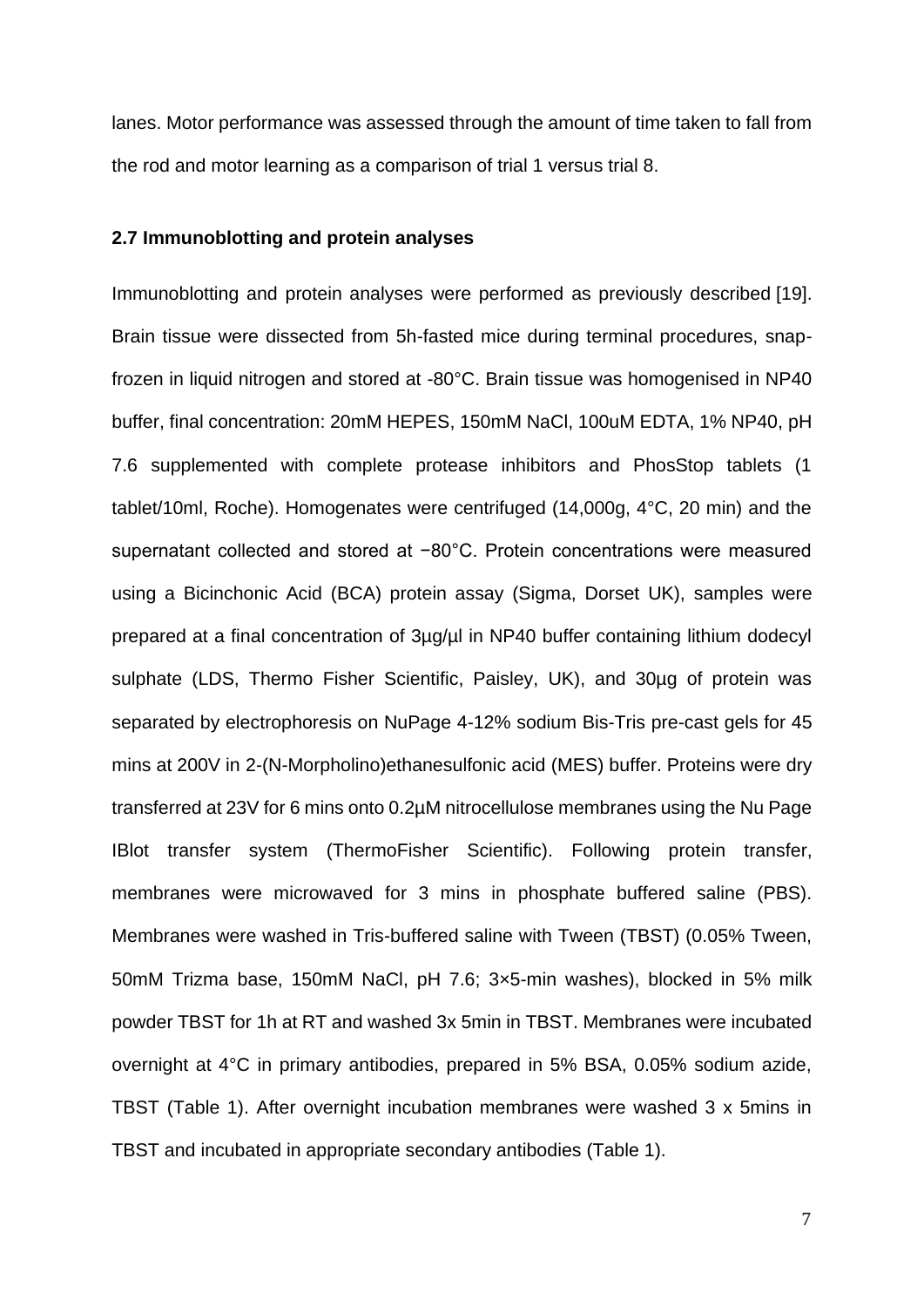Peripheral tissues were dissected from 5h-fasted mice during terminal procedures, snap-frozen in liquid nitrogen and stored at -80°C. Immunoblotting was performed as previously described [19]. Briefly, liver and muscle tissue were homogenized in Radioimmunoprecipitation (RIPA) buffer (10mM Tris-HCl, 150mM NaCl, 0.1% SDS, 1% triton, 1% sodium deoxycholate, 5mM EDTA, 1mM NaF, 1mM NaOV, pH 7.4 ), homogenates centrifuged (14,000g, 4°C, 20 min), and supernatant collected and stored at −80°C. Protein concentrations were adjusted using a BCA protein assay (Sigma, Dorset UK) and sample proteins were boiled, separated by electrophoresis (10µg/lane,Nu Page 4-12% sodium Bis-Tris gel) and wet transferred onto a nitrocellulose membrane (0.45µM, Invitrogen, UK). Membranes were subsequently washed, blocked in 5% milk TBST and incubated in primary antibody overnight at 4°C, followed by incubation in appropriate secondary antibodies (Table 1).

Proteins were analysed and quantified as described previously [19]. Briefly, immunological detection of proteins was visualised using enhanced chemiluminescent substrate and images captured with a Vilber-Fusion chemiluminescence-imaging camera and Fusion Software (PEQLAB, Germany). Protein was quantified via densitometric analysis of 16-bit Western Blot images using ImageJ software. Protein loading was assessed via Coomassie Blue staining and data for all markers normalised to total protein and expressed relative to WT controls.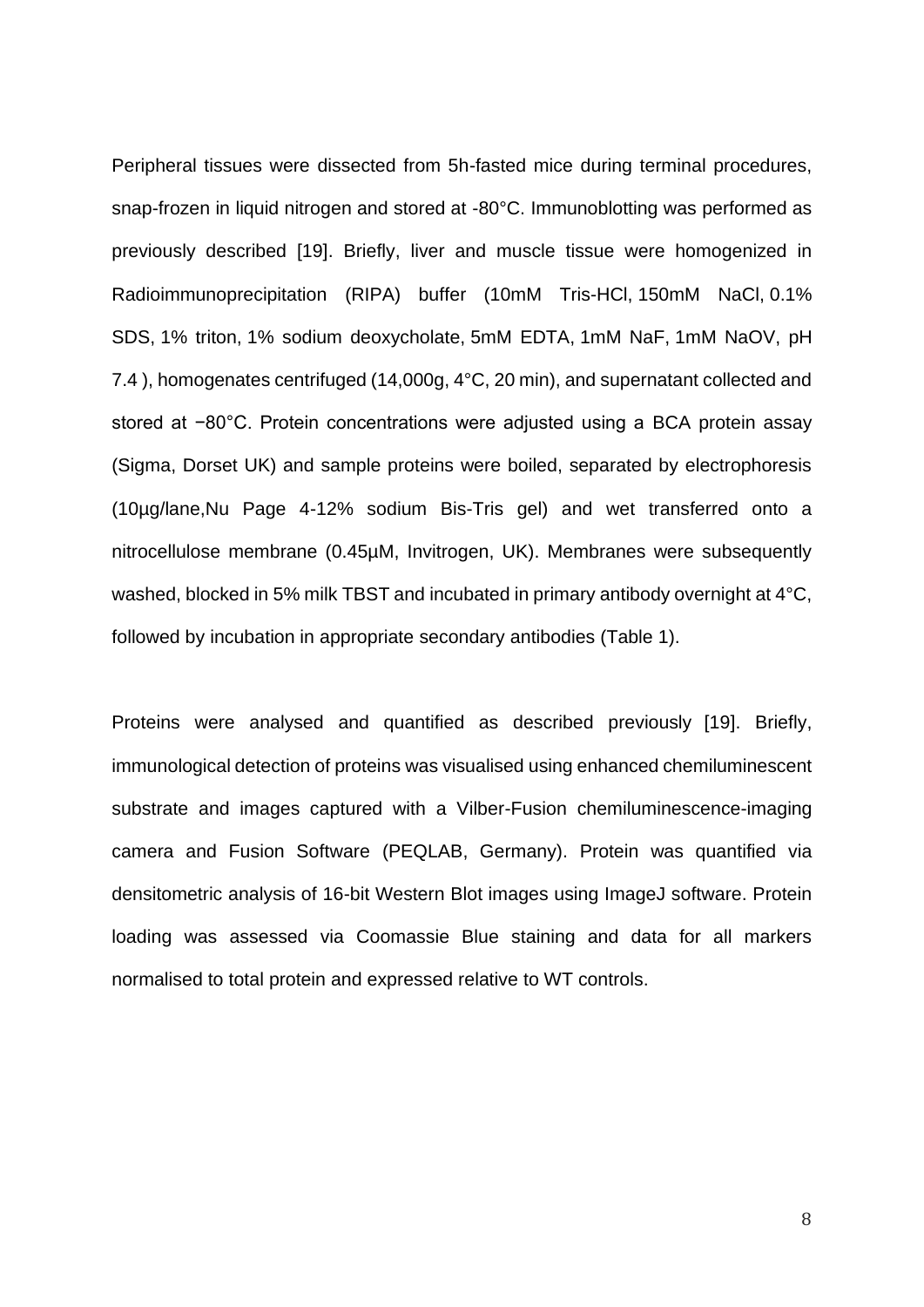## **2.8 Rodent Aβ (1-x and 1-40) determination**

Parenchymal Aβ levels were determined from appropriately diluted guanidine brain homogenates by sandwich ELISA (using monoclonal antibodies 266 for 1-x and 2G3 for 1-40 for capture, and biotinylated N-terminal rodent Aβ antibody b-IBA030-3 as reporting antibody).

Samples were assayed in duplicate, and the concentration of analyte interpolated from a four-parameter fit of the reference curve (XL-Fit for Excel). Aβ ELISA values were normalized to protein levels (determined in duplicate by the Bradford Coomassie Plus Protein method) and expressed as pg/mg.

# **2.9 Statistical analysis**

Results are expressed as means  $\pm$  SEM. Statistical analyses for time series (body weight, GTT, PTT, Rotarod) were performed using a 3-way ANOVA (with genotype, treatment and time (repeated measures, RM) as factors), and where appropriate, subsequent 2-way ANOVA followed by Bonferroni multiple-comparison post hoc tests. Single endpoint data were also analysed using 2-way ANOVAs followed by Bonferroni post hoc tests or unpaired two-tailed Student's *t*-test. GraphPad Prism (V8, GraphPad Software, Inc., San Diego, California, USA) was used for analyses. P-values < 0.05 were considered reliable.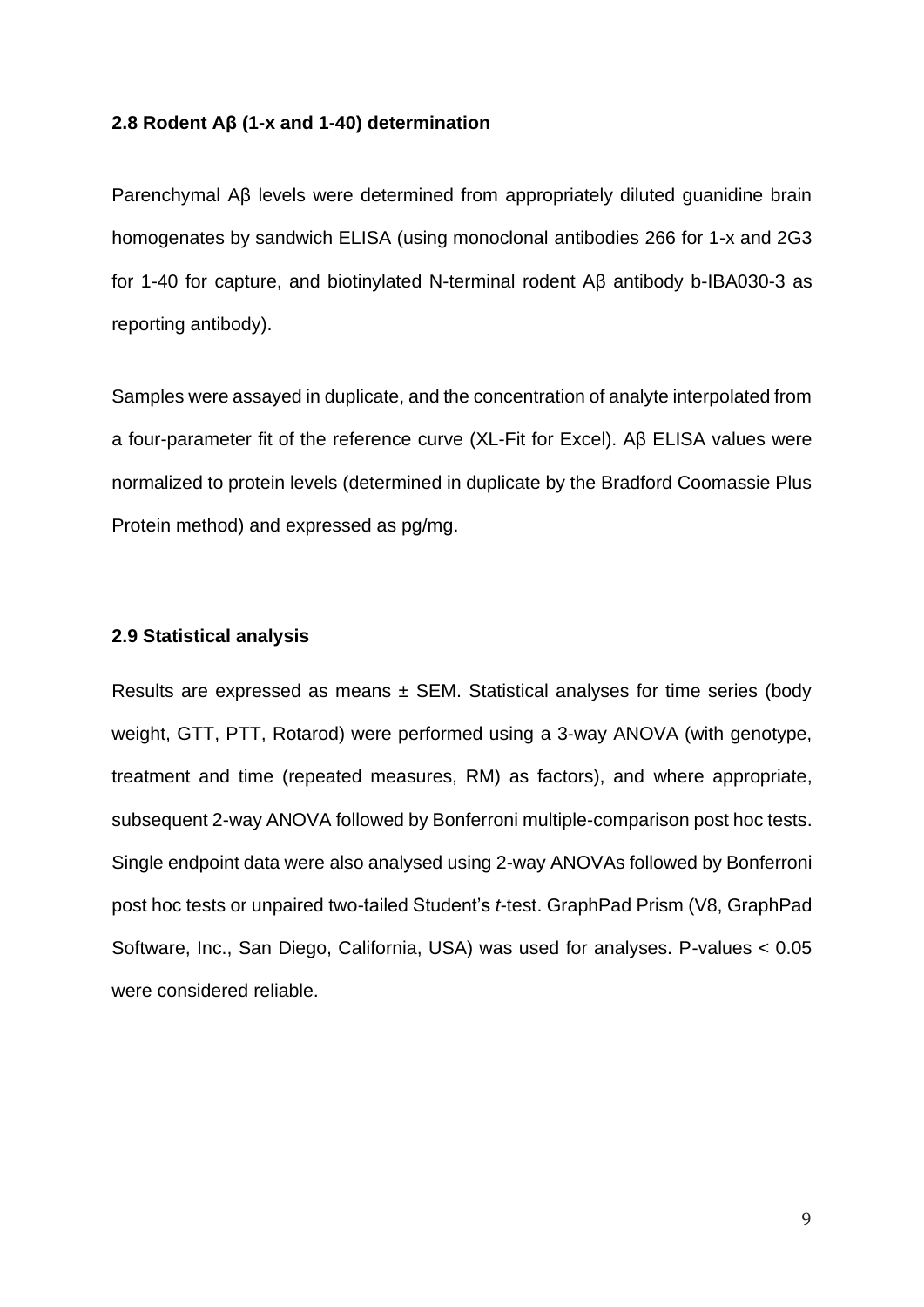#### **3. Results**

### **3.1 LY2886721 treatment improved glucose metabolism in PLB4 mice**

No gross, overall weight differences were detected between genotypes (3-way ANOVA,  $p > 0.05$ ). However, weight changed over time (effect of time: F (2.98,119) = 3.47, p<0.05; Fig 1A), and this was dependent on genotype (time x genotype interaction: F  $(6, 240) = 2.25$ , p<0.05) and treatment (time x treatment: F  $(6, 240) =$ 3.94, p<0.001). The effect of time and respective interactions can be explained by the reduction in weight in the PLB4 vehicle group over time while both treatment groups showed a subtle weight gain. Echo MRI revealed significantly lower lean body mass in PLB4 mice compared to WT ( $p<0.05$ ; Fig 1. B) and no significant changes in body mass composition of either WT or PLB4 mice on treatment (Fig 1. A and B).

To assess the effect of LY2886721 on hepatic gluconeogenesis and whole-body glucose metabolism, we performed PTTs in overnight-fasted mice at the end of treatment week 4. In agreement with our previous studies[11,9], PLB4 mice had higher basal blood glucose levels compared to WT controls (p<0.01; Fig. 1C); However, treatment with LY2886721 did not significantly decrease basal glucose as determined by PTT in PLB4-treated mice (Fig. 1D and E).

Furthermore, PLB4 vehicle-treated mice displayed abnormal hepatic gluconeogenesis, as assessed by PTTs, compared to controls (time:  $F(2.63, 100) =$ 25.9, p<0.001; genotype: F (1,38) = 33.5, p<0.001; Fig. 1 D and E). The time course also significantly differed between genotypes (time x genotype interaction: F (4,152) = 4.72, p<0.001). The treatment effect did not depend on genotype (p>0.05, but note the trend in the genotype x treatment interaction:  $F(1, 38) = 3.07$ ,  $p < 0.088$ ). Importantly, a 3-way interaction was detected, i.e. the treatment effect ultimately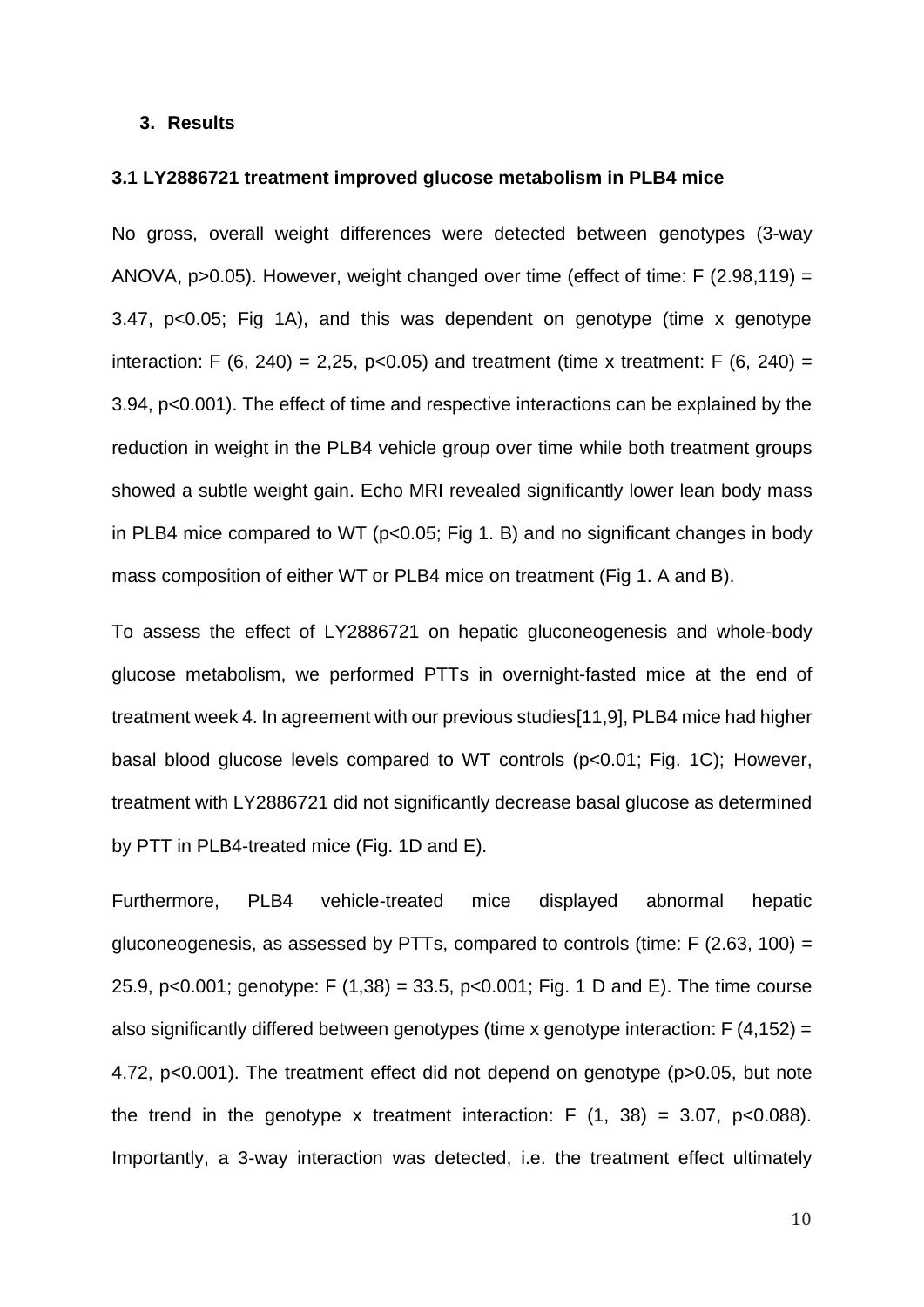depended on a combination of time and genotype  $(F (4, 152) = 3, p<0.05)$ . This was further confirmed by 2-way ANOVAs followed by Bonferroni post hoc tests, yielding a significant difference at 15min post-pyruvate administration in PLB4-treated mice compared to PLB4 controls (p<0.05, Fig 1D).

Basal glucose levels and GTTs were assessed at the end of treatment week 5. PLB4 mice displayed severe hyperglycaemia compared to WT controls (p<0.001; Fig 1 F), and the BACE1 inhibitor, LY2886721 significantly lowered fasted basal glucose levels in PLB4 treated vs PLB4 control mice (p<0.05), but did not affect glucose levels in WT mice (Fig 1. F). Consistent with previous data, PLB4 control mice displayed advanced glucose intolerance in comparison to WT controls (time effect:  $F(3, 120) = 77.2$ ,  $p<0.001$ ; genotype effect: F  $(1, 40) = 30.9$ ,  $p<0.001$ ; Fig. 1 G&H). The time course also significantly differed between genotypes (time x genotype interaction:  $F(4, 160) =$ 6.67, p<0.001), and the treatment effect depended on genotype (genotype x treatment interaction: F  $(1, 40) = 4.37$ , p<0.05), i.e. treatment was only effective in PLB4 but not WT mice. Further analyses (2-way ANOVA followed by Bonferroni tests) revealed a significant improvement in glucose clearance at 60 min post-glucose injection in PLB4 treated vs. vehicle mice (p<0.05; Fig. 1 G), without effects in WT mice (Fig. 1 G).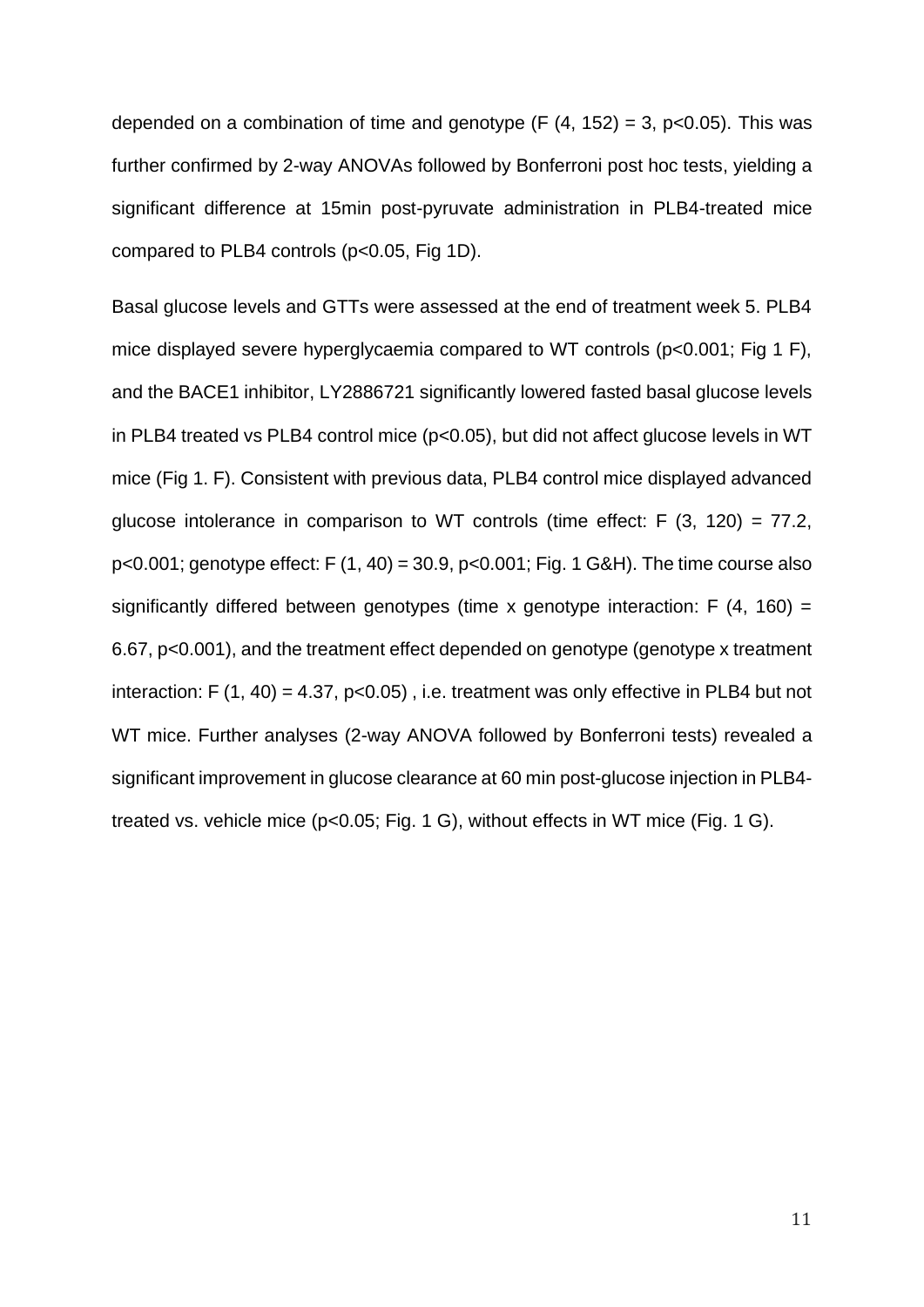



#### **Figure 1. LY2886721 treatment effects on physiological and metabolic assessments in PLB4 and**

#### **WT mice.**

**i**) Graphic illustration of experimental timeline. (**A**) Body weights of WT and PLB4 mice in LY2886721 and control groups during the six weeks of treatment. (**B**) Fat and lean mass composition of mice at week 4 of treatment as measured using Echo MRI scan. (**C**) Basal glucose levels in overnight-fasted mice at week 4 of treatment. (**D**) PTT graph of PLB4 and WT mice and area under curve (AUC; baseline corrected) analysis of PTT (**E**). Basal glucose in 5h-fasted mice at week 5 of treatment (**F**) and GTT graph and AUC of GTT (**G** and **H**). Number of mice per group: WT control n=12; WT LY2886721 n=12; PLB4 control n=9-10; PLB4 LY2886721 n=9-10. Data are expressed as means  $\pm$  SEM and analysed using three- or two-way ANOVAs (see text) followed by Bonferroni post hoc test or unpaired two-tailed Student's t-test. Asterisks: \*p < 0.05, \*\*p<0.01, \*\*\*p<0.001. (D and G) Comparison of WT versus PLB4 control mice is indicated as #p < 0.05, ##p < 0.01, ###p<0.001, ####p<0.0001 and treatment effect within genotype as asterisk \*p < 0.05.

## **3.2 LY2886721 treatment did not improve impaired motor performance of PLB4**

## **mice**

To assess motor coordination and learning, RotaRod testing was performed during week 6. A 3-way ANOVA (with genotype, treatment and time (RM) as factors) indicated a gross, highly significant genotype effect  $(F (1,40) = 24, p<0.001)$ , which did not change over time, i.e. PLB4 mice were overall motorically impaired, which was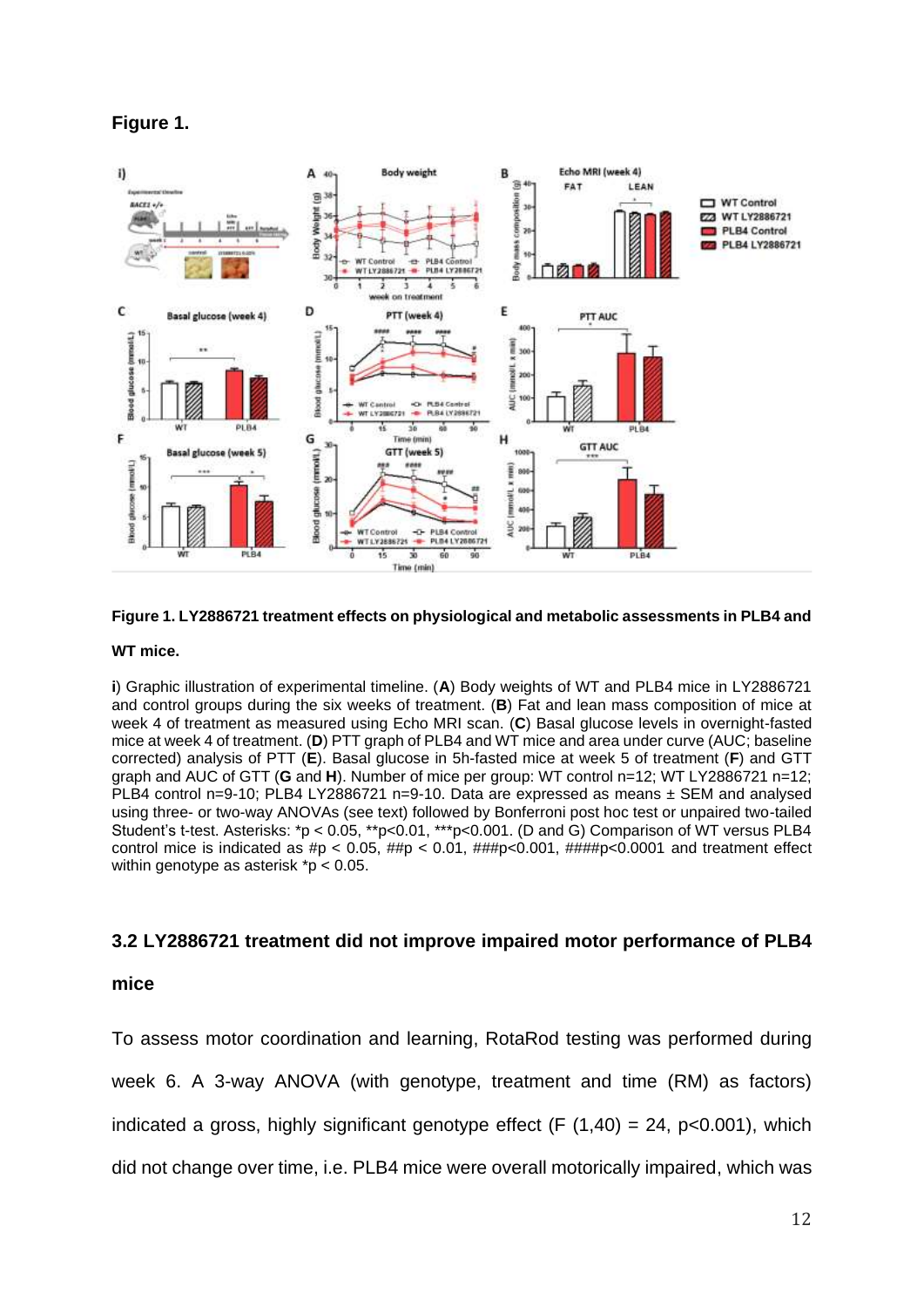further confirmed by a 2-way ANOVA (F  $(1,140) = 4.65$  p<0.05; Fig. 2 A, WT vs PLB4 control groups). We also identified a trend for a genotype-dependent treatment effect (interaction: F  $(1,40) = 2.95$ , p=0.093), due to an apparent and additional negative impact of the BACE1 inhibitor, LY2886721 on motor performance in PLB4 mice. The highly significant effect of time (i.e. trial) (F=16.5, p<0.001) also suggested a trend for worse performance of PLB4 mice (time x genotype interaction:  $F(7, 280) = 1.80$ , p<0.087), but was overall indicative of intact motor learning in both groups. Further analyses (change from trial 1 to trial 8) indeed suggested an improvement in motor coordination for both genotypes over time (Fig. 2 D and E).





**Figure 2. Motor performance on RotaRod** 

Graphs represent mean scores from individual trials on RotaRod obtained over two days of testing (4 trials /day). (**A**) Comparison of motor performance and motor learning of WT and PLB4 control mice. Effects of LY2886721 treatment on motor performance in WT (**B**) and PLB4 (**C**) mice. Motor learning on RotaRod (trial 1 versus trial 8) in WT (**D**) and PLB4 (**E**) mice. Number of animals per group: WT control n=12; WT LY2886721 n=12; PLB4 control n=10; PLB4 LY2886721 n=10. Data are shown as means ± SEM and were analysed using three- or two-way ANOVA followed by Bonferroni multiple comparison post-hoc or two-tailed Student's t-tests. Asterisks indicate \*p < 0.05, \*\*p<0.01,\*\*\*\*p<0.0001.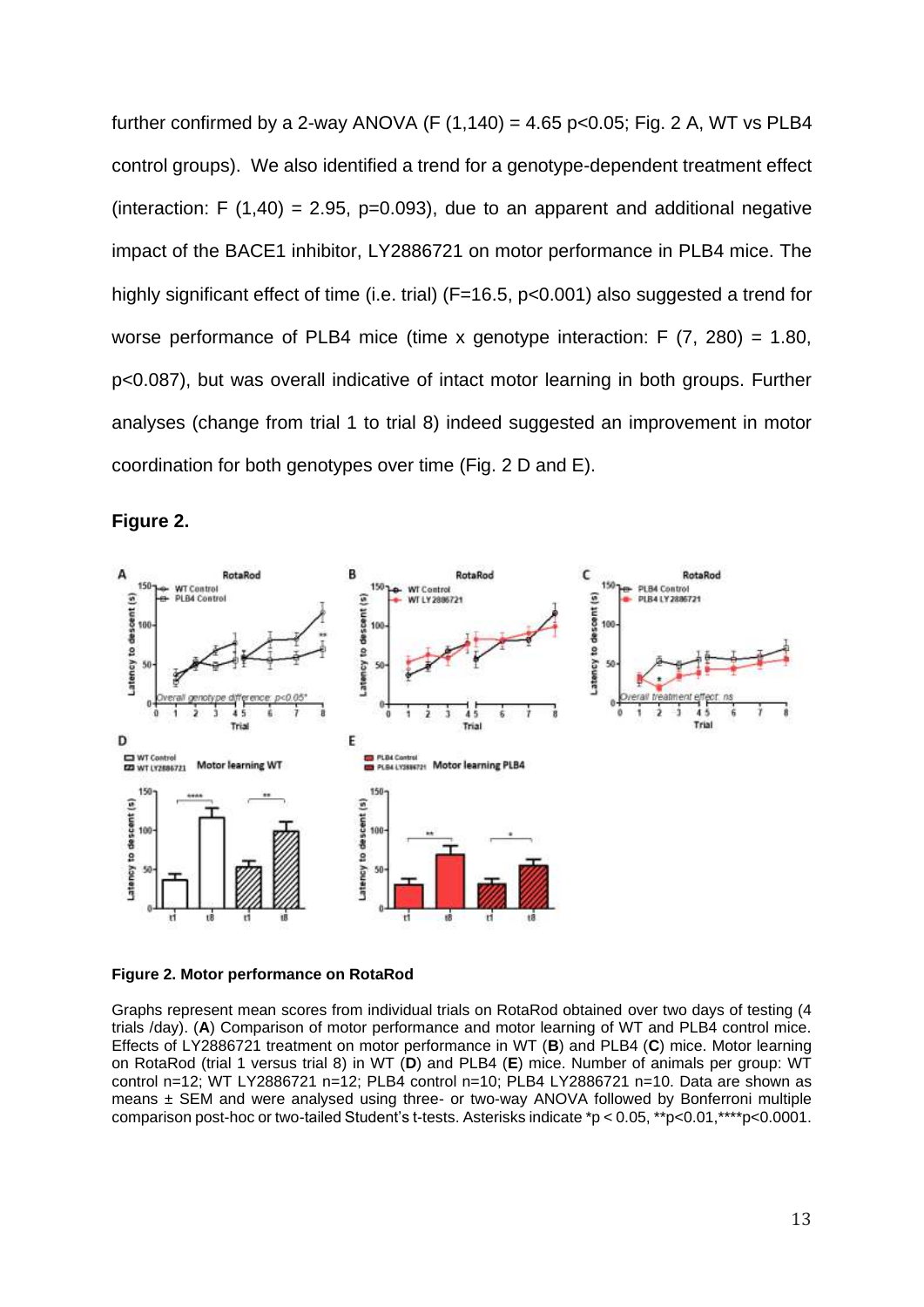# **3.3 LY2886721 treatment decreased brain Aβ levels in WT mice and full-length APP in PLB4 mice**

As LY2886721 was developed to inhibit BACE1 activity, it was important to investigate how this drug affected Aβ levels in both WT and PLB4 mouse brains. A strong trend for up-regulation of overall Aβ 1-x (Aβ isoforms larger than 16 amino acids) was detected in the brains of PLB4 vs WT controls (p=0.05; Fig. 3 A), yet no significant difference was detected in Aβ 1-40 levels between genotypes (Fig. 3 B). Interestingly, LY2886721 treatment markedly decreased both, Aβ 1-x and Aβ 1-40 levels in WT mice (p<0.01 Fig 3 A and B), indicative of treatment efficacy. In comparison, no significant changes in Aβ 1-x or Aβ 1-40 levels were detected in PLB4 mice treated with LY2886721 (Fig 3 A and B) even though PLB4 mice had increased flAPP and monomeric Aβ levels (p<0.01 and p<0.05, respectively; Fig. 3 C and D) and soluble- $APP\alpha$  (sAPP $\alpha$ ) trended to be decreased (p=0.076; Fig. 3 E) compared to WT controls. LY288671 treatment significantly decreased flAPP (p<0.05; Fig. 3 C) and exhibited a trend towards decreasing monomeric Aβ (p=0.07; Fig. 3 D), while sAPPα was increased in PLB4 mice (p<0.05; Fig. 3 E). Overall, our data suggest altered basal conditions of APP expression and processing in PLB4 mice, alongside beneficial regulation of APP processing achieved with LY2886721, with differing profiles in control vs. transgenic mice.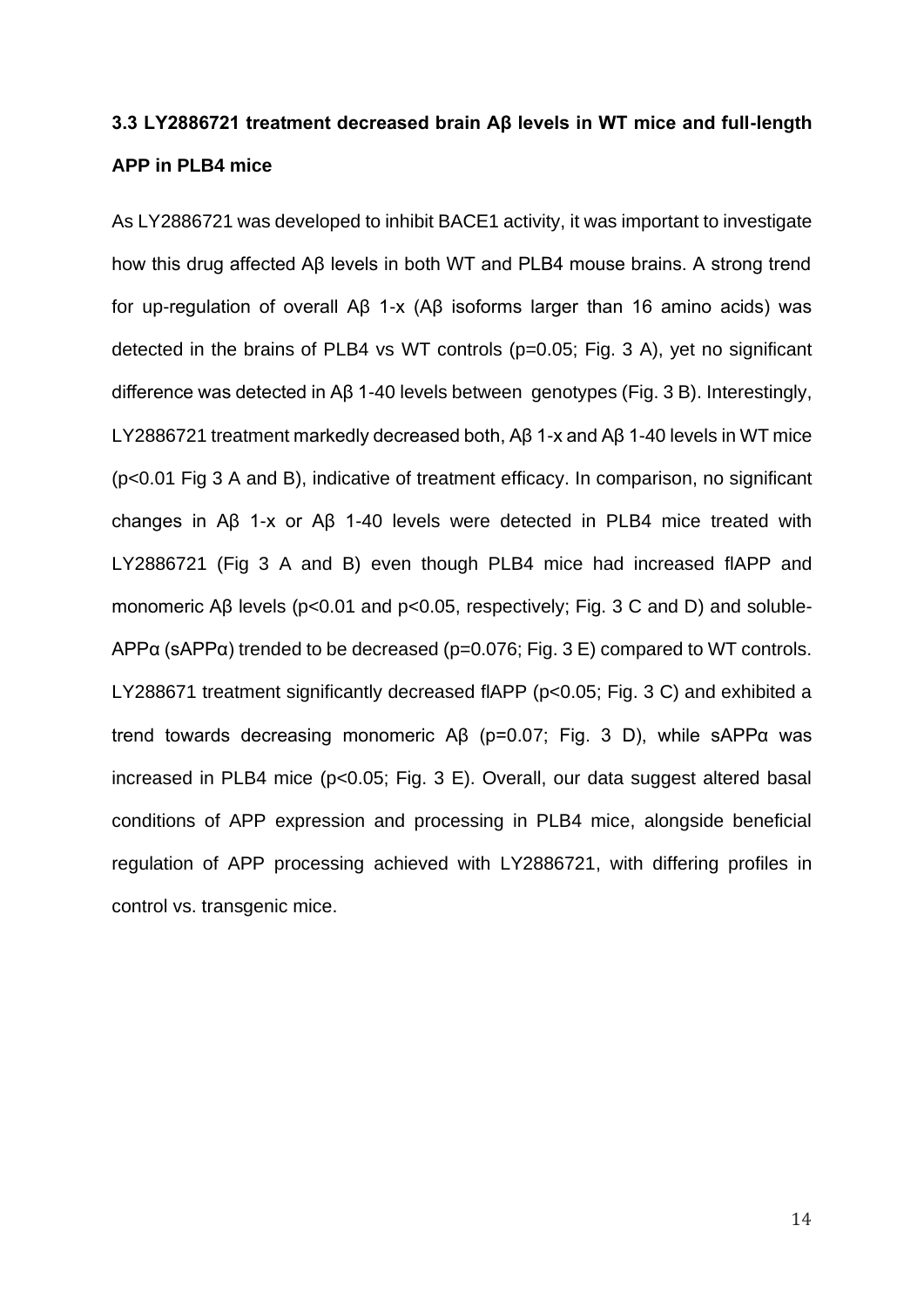



#### **Figure 3. Analyses of Aβ and APP levels in the brain.**

Levels of Aβ 1-x (**A**) and Aβ 1-40 (**B**) (measured using ELISA), full-length APP (**C**), monomeric Aβ (**D**) and soluble APPα (**E**) in WT and PLB4 mice brain and effects of LY2886721 treatment. (**F**) Representative immunoblots of soluble APPα, full-length APP (6E10) and monomeric Aβ. Number of mice per group: WT control n=6-8; WT LY2886721 n=6-8; PLB4 control n=6-8; PLB4 LY2886721 =6- 8. Data are expressed as means ± SEM and significant differences were determined using a two-way ANOVA followed by Bonferroni *post hoc* or unpaired two-tailed Student's t-tests (see text). Asterisks illustrate \*p < 0.05, \*\*p<0.01.

# **3.4 Differential alterations in AST and ALT activity levels with LY2886721 treatment**

The BACE1 inhibitor, LY2886721 did not induce robust effects on serum insulin or leptin levels in either WT or PLB4 mice (Fig. 4 A and B). As phase 2 clinical trials were terminated due to evidence for higher liver enzyme activity in some patients, we also assessed the effects of LY2886721 treatment on serum AST & ALT activity levels, indicators of liver damage. An increase in ALT levels and AST activity was detected in WT mice treated with LY2886721 compared to WT control mice (p<0.05; Fig. 4 C,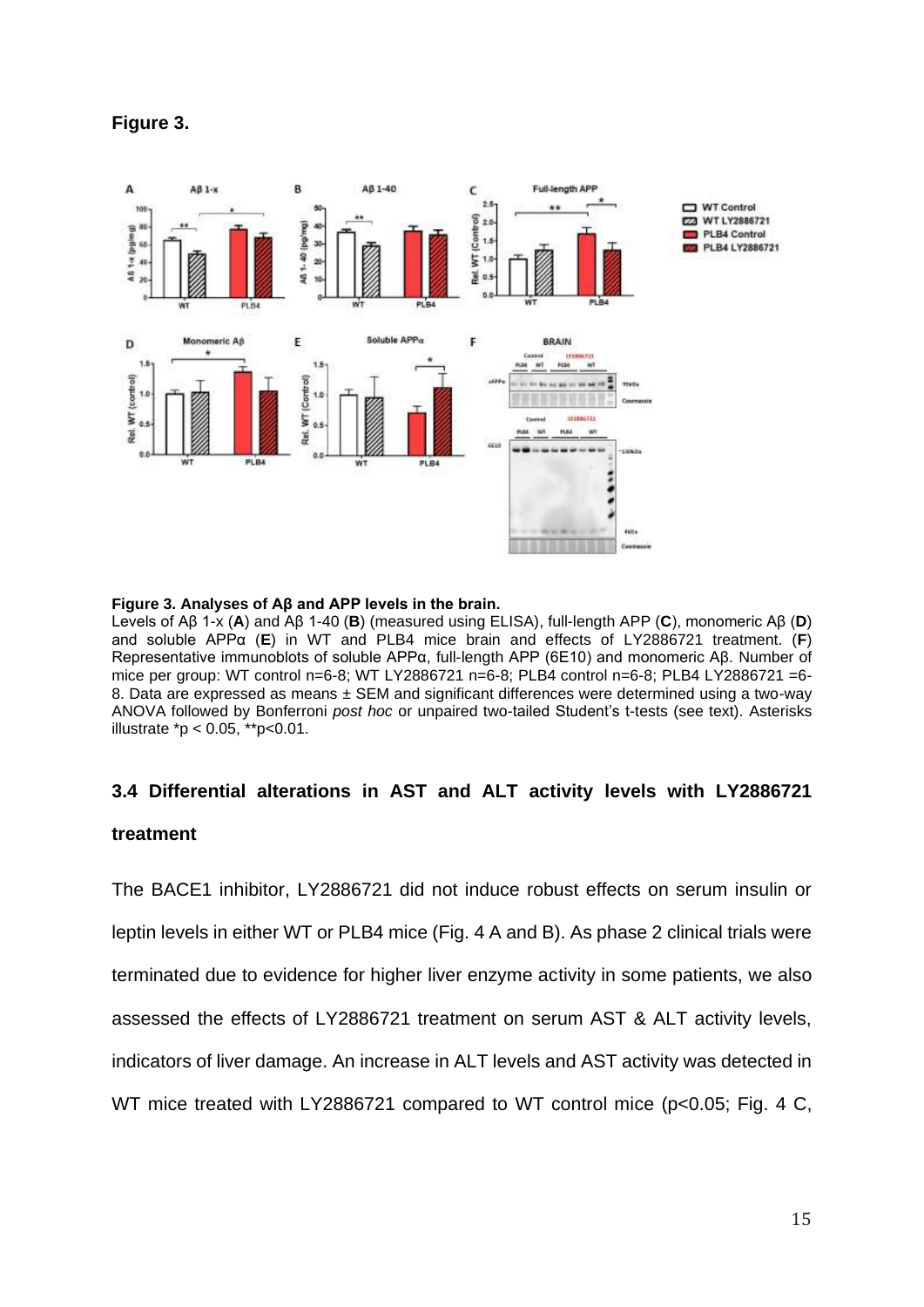p<0.01; Fig. 4 D, respectively), whilst no significant changes were detected in PLB4 mice with treatment (Fig.4 C and D).



**Figure 4.** 

**Figure 4. Effects of LY2886721 treatment on serum insulin, leptin, ALT and AST levels**

Comparison of 5h-fasted insulin (**A**), leptin (**B**) and serum triglyceride ALT (**C**) and AST (**D**) levels in WT and PLB4 mice. Number of mice per group: (insulin) WT control n=7; WT LY2886721 n=7; PLB4 control n=5; PLB4 LY2886721 = 5; (leptin, ALT, AST) WT control n=12; WT LY2886721 n=12; PLB4 control n=10; PLB4 LY2886721 = 10. Data expressed as means  $\pm$  SEM and significant differences were determined using two-way ANOVA followed by unpaired two-tailed Student's t-test. Asterisks: \*p < 0.05, \*\*p<0.01.

## **3.5 LY2886721 treatment increased hepatic insulin sensitivity and GSK3β levels**

## **in mice**

Next, we assessed the effects of the BACE1 inhibitor, LY2886721 on molecular metabolic markers in the liver. Interestingly, LY2886721 treatment increased both phosphorylated and total protein levels of IRβ and total AKT in WT and PLB4 mice (p<0.01 - p<0.001; Fig. 5 A and B). Furthermore, hepatic phosphorylated and total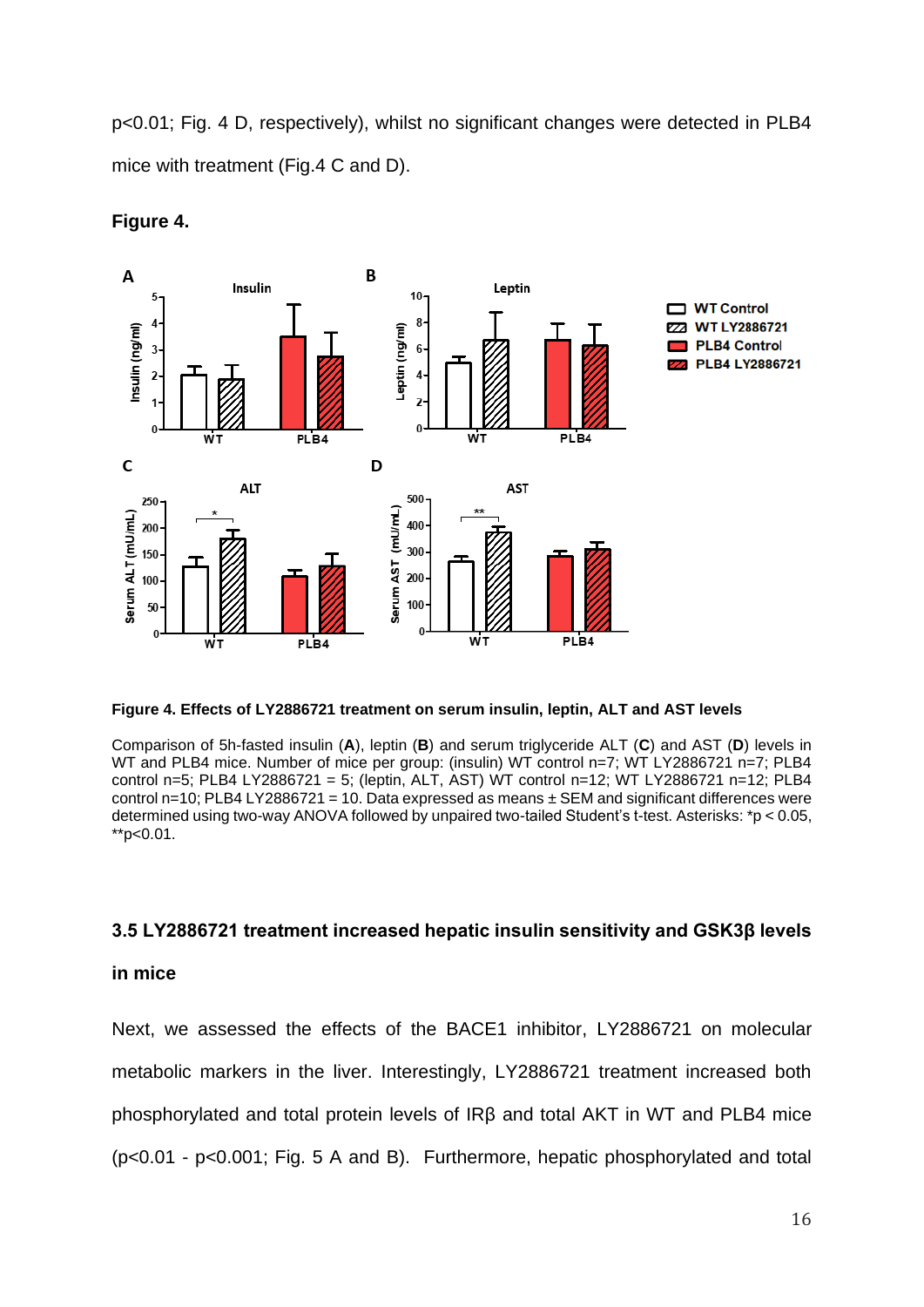levels of glycogen synthase kinase 3β (GSK3β) were significantly elevated with treatment in both genotypes of mice (p<0.001; Fig. 5 A and B). Hepatic ribosomal protein S6 (rpS6) phosphorylation was increased in PLB4 mice (p<0.001 vs. controls), and phospho-rpS6 levels significantly decreased only in LY2886721-treated PLB4 mice (p<0.001; Fig. 5 A and B). In addition, DPP4 levels were higher in PLB4 mice compared to WT controls (p<0.001, (Fig. 5 A and B).

**Figure 5.**



**Figure 5. LY2886721 effects on liver protein markers** 

(**A**) Representative immunoblots of hepatic protein expression of WT and PLB4 mice across control and LY2886721 treatment conditions. (**B**) Quantified and normalised to Coomassie staining hepatic protein levels. Number of mice per group: WT control n=7; WT LY2886721 n=7; PLB4 control n=5;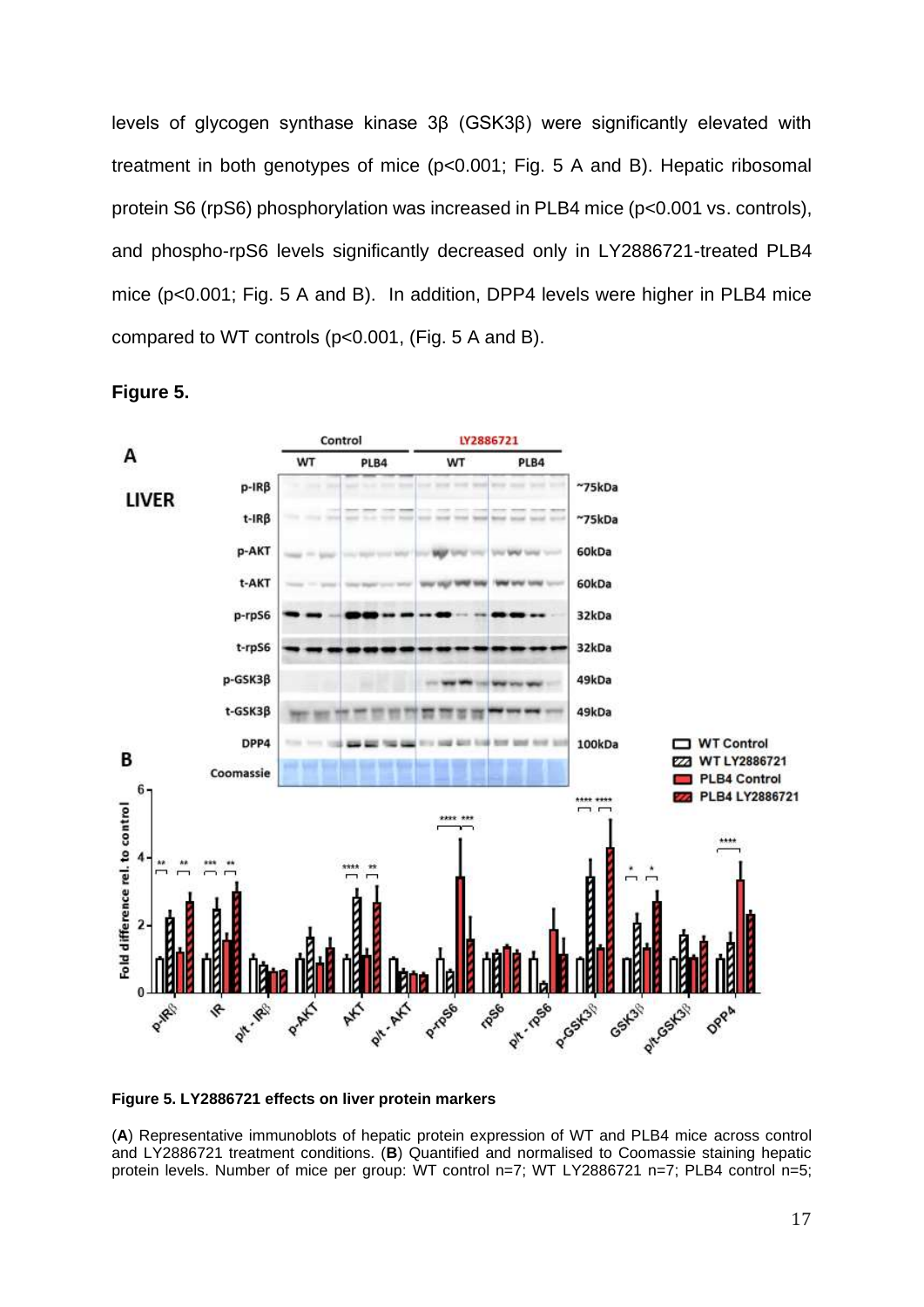PLB4 LY2886721 n=4. Data expressed as means ± SEM and significant differences determined using two-way ANOVA followed by Bonferroni multiple comparison post-hoc test. Asterisks: \*p < 0.05, \*\*p<0.01, \*\*\*p<0.001, \*\*\*\*p<0.0001.

## **3.6 Decreased rpS6 levels with LY2886721 treatment in muscle of PLB4 mice**

Muscle tissue, another key compartment for metabolic control and implicated in the impaired motor coordination detected in PLB4 mice (see above), was assessed. LY2886721 treatment led to elevated total and phosphorylated insulin receptor (IR) levels in WT mice (p<0.05), but the equivalent effect was not obtained in PLB4 LY2886721-treated mice (Fig. 6 A and B). Comparable to liver, PLB4 mice displayed markedly elevated phospho-rPS6 levels (absolute and relative to total) in muscle (p<0.0001; (Fig. 6 A and B), which could indicate increased protein translation to potentially compensate for impaired motor function.

The ratio of phospho/total AKT was also elevated in muscle of PLB4 vs WT mice (p<0.05; (Fig. 6 A and B). LY2886721 treatment markedly decreased elevated phospho-rpS6 (and the ratio of phospho/total levels) in muscle of PLB4 mice (p<0.0001 & p<0.001, respectively; (Fig. 6 A and B). In addition, phosphorylated AKT (and ratio of phospho/total) was significantly lower in muscle of LY288671-treated PLB4 animals (p<0.05; (Fig. 6 A and B).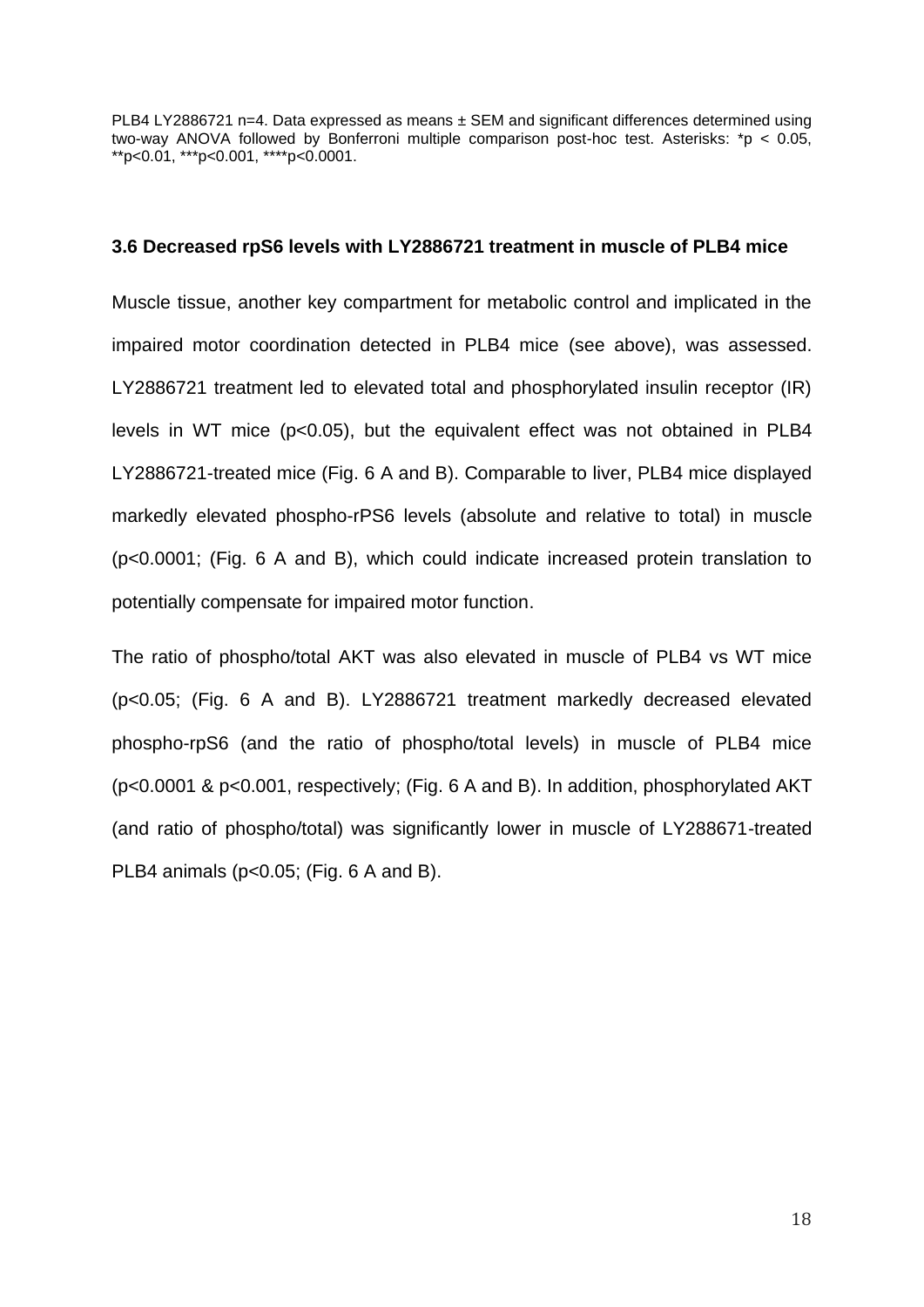**Figure 6.**



**Figure 6. LY2886721 effects on muscle protein markers** 

(**A**) Representative immunoblots showing protein expression in muscle of WT and PLB4 mice. (**B**) Quantified and normalised to Coomassie staining protein levels in muscle. Number of mice per group: WT control n=7; WT LY2886721 n=7; PLB4 control n=5; PLB4 LY2886721 n=5. Data expressed as means ± SEM and significant differences determined using two-way ANOVA followed by Bonferroni multiple comparison post-hoc test. Asterisks: \*p < 0.05, \*\*\*p<0.001, \*\*\*\*p<0.0001.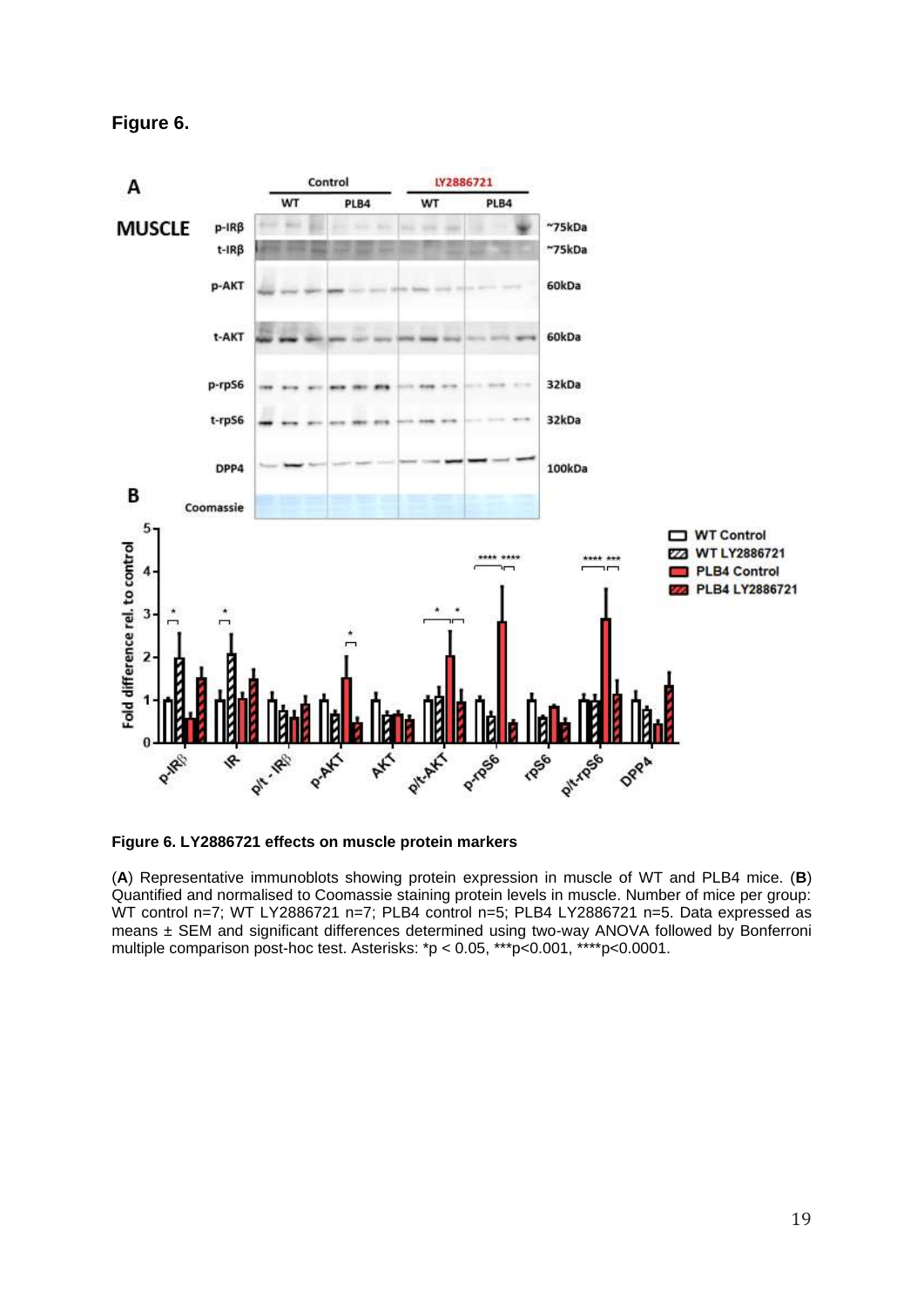#### **4. Discussion**

Although evidence exists regarding BACE1 inhibitor efficacy towards AD-linked pathologies *in vitro* and *in vivo* [5,20], very few studies have investigated the effects of BACE1 inhibition on glucose homeostasis and insulin resistance [10,11]. Therefore, the present study assessed if BACE1 inhibition using LY2886721, a potent smallmolecule BACE inhibitor, would alleviate T2DM phenotypes alongside APP-related readouts in transgenic PLB4 mice with a relevant co-morbidity phenotype [9,18].

Treatment with LY2886721 was effective in alleviating T2DM-like symptoms in PLB4 mice as indicated by improved glucose homeostasis and hepatic gluconeogenesis, likely attributable to increased hepatic insulin sensitivity. These data are in line with improved glucose clearance as well as improved insulin sensitivity observed in *Bace1*  knock out mice [8]. Additionally, BACE1 inhibition partially restored decreased insulin receptor levels in *db/db* mice [12]. We detected increased phosphorylated and total levels of hepatic IRβ, following treatment, alongside changes in downstream mediators of insulin signalling, including increased total AKT, increased phosphorylated and total levels of GSK3β, and decreased DPP4 and phospho-rpS6, suggesting improved hepatic insulin signalling and glycogenesis, and a decreased translational demand in treated PLB4 mice. Furthermore, LY2886721 treatment did not improve motor performance of PLB4 mice on RotaRod yet decreased (upregulated) phosphorylation of muscular rpS6, implying that impaired motor coordination may be linked to a compensatory enhancement of rpS6-mediated pathways.

Although LY2886721 has much higher potency towards BACE1 inhibition, it may also decrease BACE2 activity [13]. BACE2 has some homology with BACE1 regarding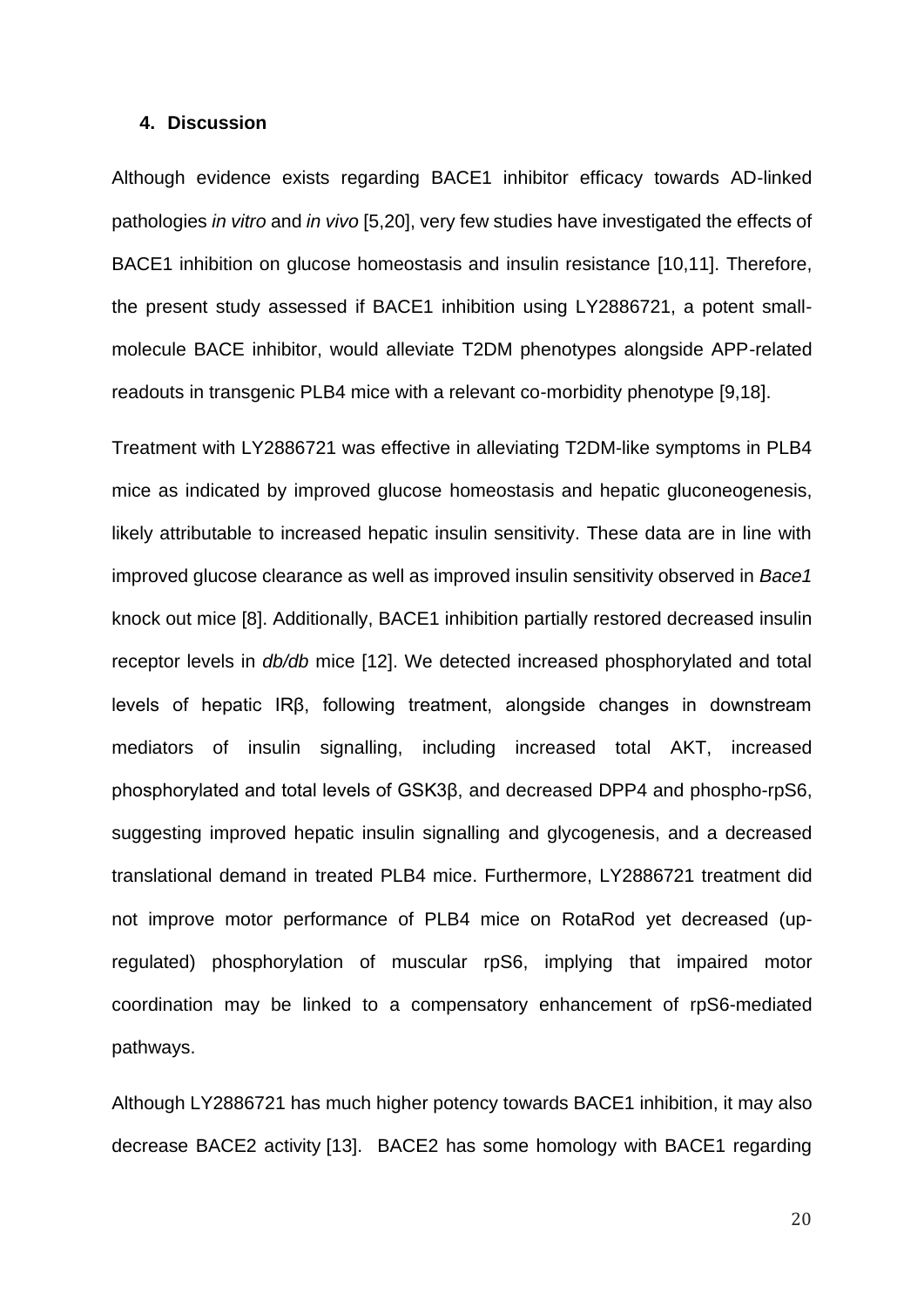their active site, but is primarily expressed in peripheral tissues, with low levels detected in the brain [5,21]. Interestingly, inhibition of BACE2 may also offer beneficial effects against diabetes-like impairments: a BACE2 inhibitor (CpdJ) improved glucose homeostasis in *ob/ob* mice, alongside increased β-cell mass and insulin content [22]. Moreover, deficiency of BACE2 improved glucose tolerance and promoted β-cell survival and insulin secretion in a mouse model of T2DM [23]. While the exact role of BACE2 and its substrates remain largely unknown, we suggest that BACE2 inhibition may have contributed to the improvements of diabetic phenotypes in PLB4 mice. Concurrently, an increasing number of BACE1 substrates (other than APP) exist [5], which would also require consideration in future studies.

Even though we did not detect significant alterations in serum insulin and leptin levels in WT or PLB4 mice with LY2886721 treatment, we observed increases in AST and ALT levels in WT mice. No abnormalities in liver function with administration of LY22886721 were found in mice previously [5], nevertheless, it is noteworthy that this study was conducted in 2-3 month old PDAPP and control mice, whereas here mice were ~8 months old, and the hepatic responses in older mice following LY2886721 treatment may well differ. Intriguingly, we only detected treatment-related effects in WT mice with regards to serum AST and ALT levels, implying that the liver of PLB4s responded differently to BACE1 inhibition. This could be due to disturbed glucose homeostasis and insulin signalling as well as compensatory physiological adjustments in PLB4 mice, in line with previous results suggesting altered responsiveness of PLB4 mice in a number of signalling pathways, affecting for example drug actions and responses to altered diets [11, 24] It is also possible that neuronal BACE1 is directly involved in regulating liver function, potentially through the hypothalamic/liver axis. Our data imply that inhibition of BACE1 activity may impair liver function under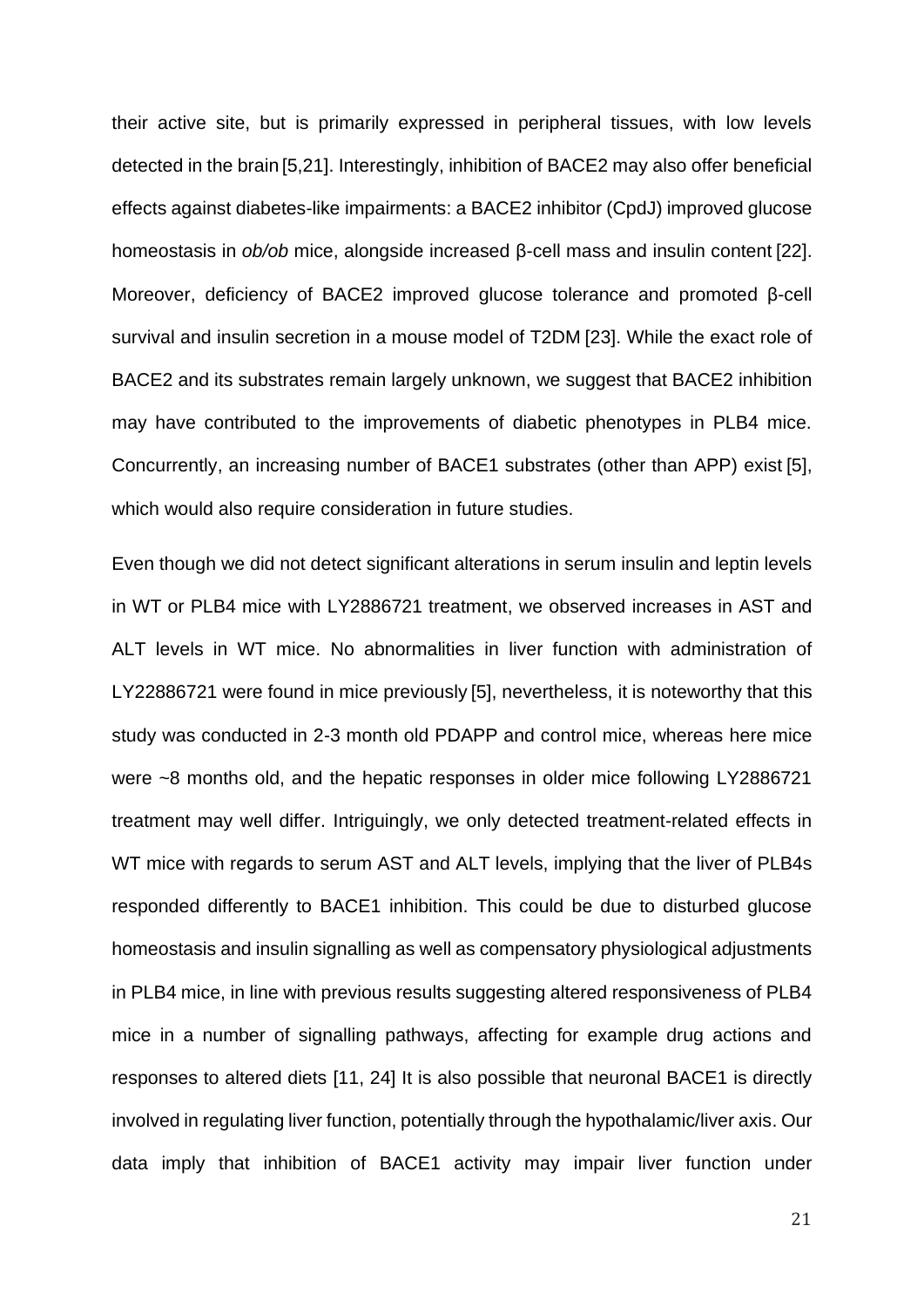physiological conditions, but responses may differ under pathological conditions such as elevated neuronal BACE1 levels.

With regards to APP and its metabolites, it is noteworthy that flAPP and monomeric Aβ levels were higher in PLB4 vs WT mice, while sAPPα showed the opposite trend, confirming differences in APP processing. Discrepancies with our original report [18], suggesting somewhat lower flAPP levels in PLB4 mice, are likely due to either different antibodies with differing affinity for mouse APP and its metabolites used, as well as potential cohort differences or compensatory drifts.

Importantly, a significant decrease in brain levels of Aβ 1-x and Aβ 1-40 was found in LY2886721 treated WT mice using ELISAs, confirming drug action, yet no significant differences were detected in PLB4 mice with treatment, who displayed elevated levels of Aβ 1-x *per se*. This may suggest that inhibition of BACE1 with LY2886721 was not as effective in lowering Aβ on the background of increased neuronal BACE1 expression and a larger pool of flAPP cf. WT mice. However, we found favourable treatment effects (based on Western Blotting) on amyloid processing, as LY288671 reduced elevated monomeric Aβ levels to WT levels, and increased sAPPα production in PLB4 mice. This is in line with studies suggesting that monomeric Aβ may play a role in sustaining AD pathogenesis [25], and other data indicating that BACE1 inhibition decreased toxic sAPPβ and increased non-amyloidogenic sAPPα levels in both BACE1 transfected neurons and WT mice [26]. Indeed, a debate on the details of BACE1 inhibition required for preventing Aβ production in AD is still ongoing. It is difficult to estimate how BACE1 inhibition translates to Aβ reduction in the brain, since this depends on multiple factors such as age, sex, the stage of the disease and extent of Aβ pathology as well as interaction of BACE1/Aβ with other molecules [27]. Based on evidence from heterozygous Bace1<sup>+/-</sup> mice, it was hypothesized that ~50% BACE1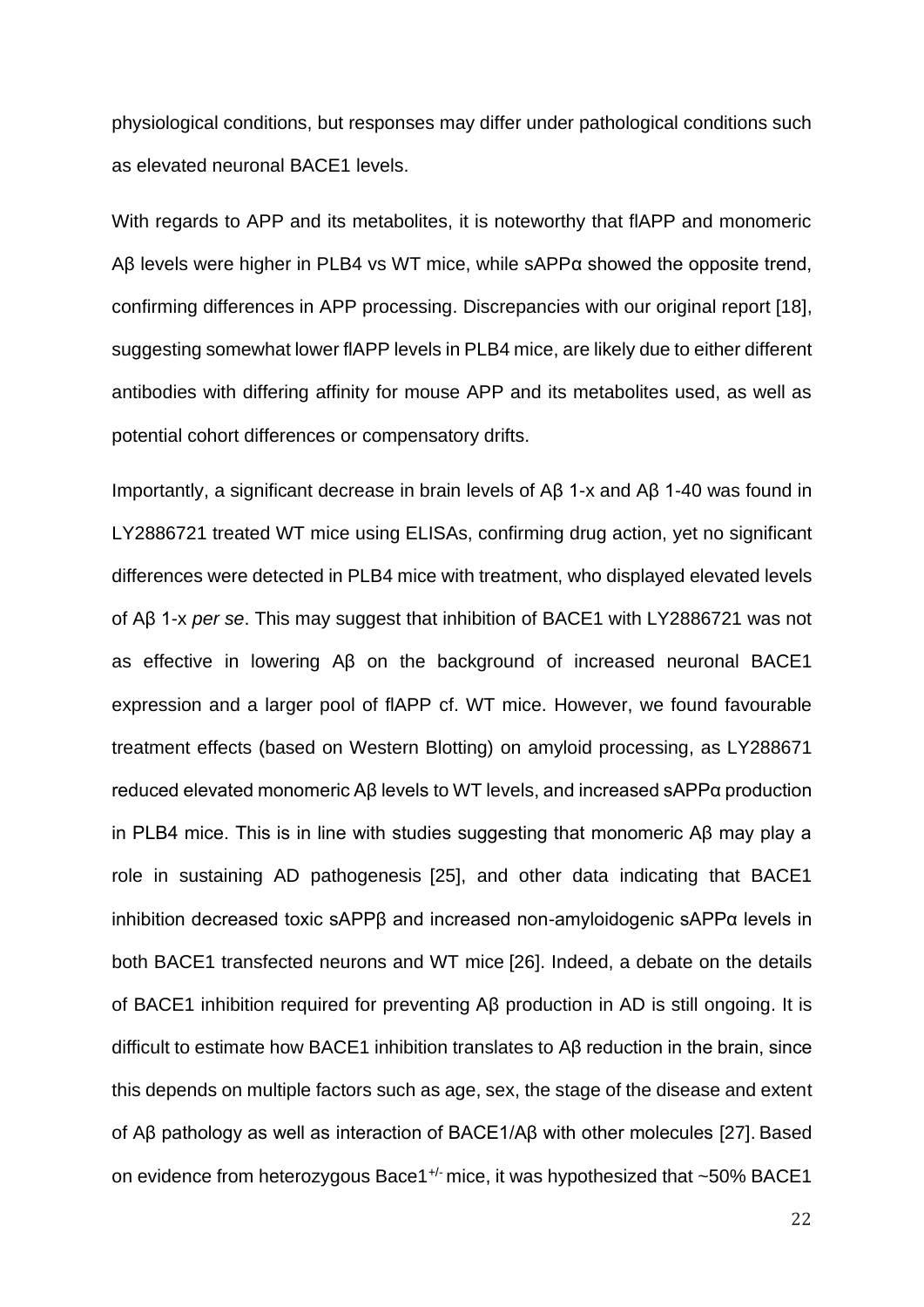inhibition would lead to ~20% decrease in brain Aβ [28,29]. Consequently, a better understanding of the precise pharmacokinetics of effective BACE1 inhibition to abolish Aβ toxicity, the contribution of other BACE1 substrates, as well as signalling pathways affected in other tissues would seem essential to avoid failing clinical trials with BACE1 inhibitors [30]. Nevertheless, BACE1 remains a target of interest in AD, and considering our current evidence, could also be a target for (co-morbid) T2DM.

In summary, our findings provide further support for the role of BACE1 in systemic glucose regulation and suggest that BACE1 inhibitors could also be useful for diabetes -related disorders and co-morbidities.

## **Acknowledgements**

The authors would like to acknowledge University of Aberdeen PhD studentship to RD and Alzheimer's Research UK grant to BP and MD (ARUK-PG2017B-11). The authors also thank David Riddell and David McKinzie at Eli Lilly for involvement with sample handling for Aβ determination.

## **Authors' contributions**

BP, MD and RD designed the study; BP and MD provided the financial support. RD carried out all the experimental work *in vivo*, with help and assistance from CH, SKS and OH. ZF performed liver Western Blot experiments with aid from PAH and analysed the data; ZF and LC performed muscle immunoblotting and analysed the data. RD performed the serum assays and SKS aided with this. CH performed immunoblotting experiments of Aβ and APP in the brain and analysed the data; ZY performed Aβ (1 x and 1-40) ELISA determination. GR provided advice and equipment for RotaRod experiments. RD and ZF wrote the initial manuscript; BP, MD and GR critically revised and edited the manuscript.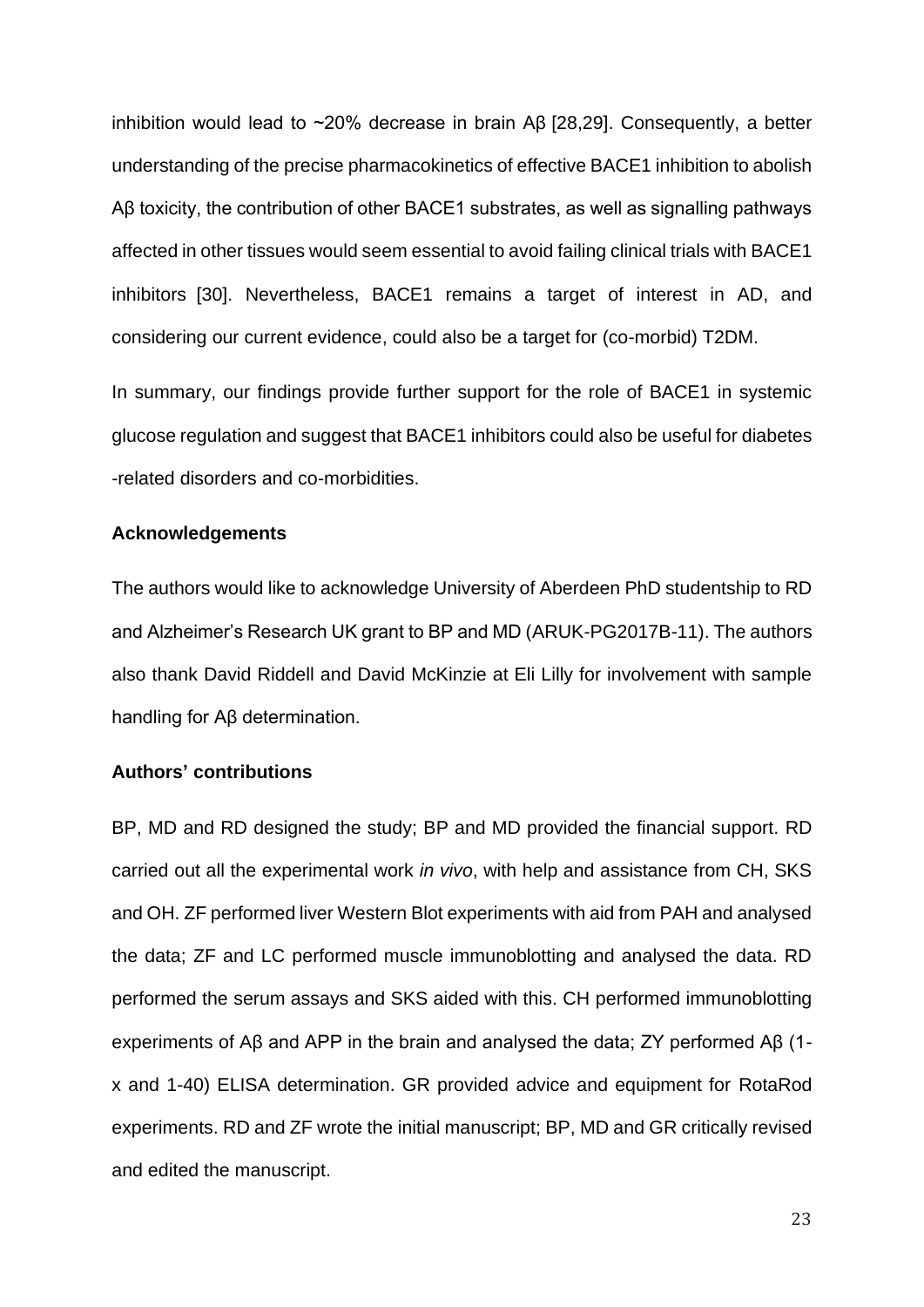# **Competing Interests**

Zhixiang Yang is an employee of Eli Lilly. The authors declare no other competing interests.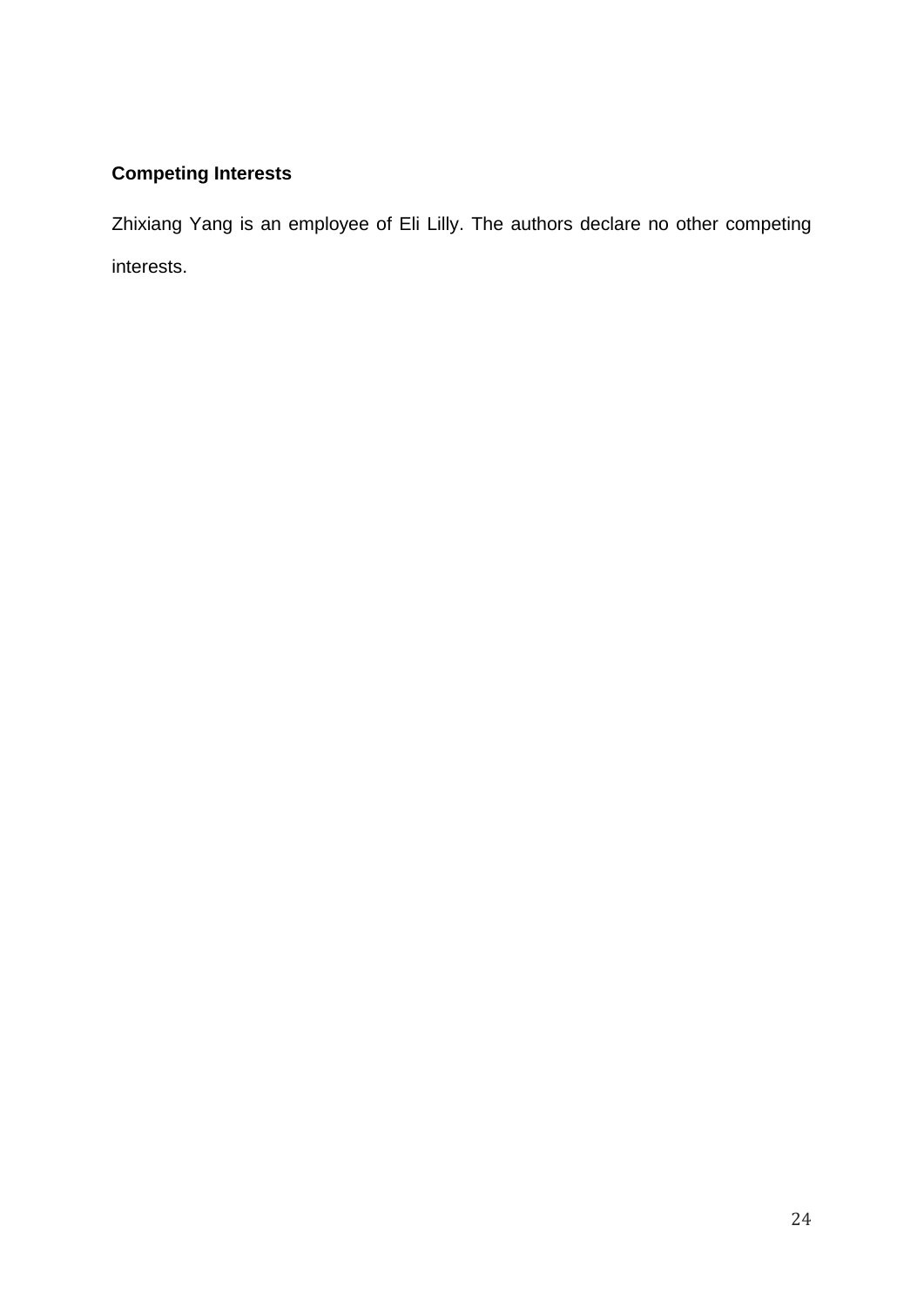| <b>Primary</b><br><b>Antibody</b>   | <b>Epitope</b>          | <b>Dilution</b> | <b>Host species</b> | <b>Supplier</b>           |
|-------------------------------------|-------------------------|-----------------|---------------------|---------------------------|
| 6E10 β-Amyloid                      | $1-16$ $\beta$ -amyloid | 1:500           | Mouse               | <b>Biolegend</b>          |
| β-Amyloid                           | Soluble APPa            | 1:500           | Mouse               | <b>Biolegend</b>          |
| phopho-IR/IGF1R                     | Tyr1162/Tyr1163         | 1:500           | Rabbit              | <b>ThermoFisher</b>       |
| total-IR $\beta$                    | $C-19$                  | 1:500           | Rabbit              | Santa Cruz                |
| phospho-Akt                         | <b>Ser 473</b>          | 1:1000          | Rabbit              | <b>Cell Signalling</b>    |
| total-Akt                           | Akt1/2/3                | 1:1000          | Rabbit              | <b>Cell Signalling</b>    |
| phospho-rpS6                        | Ser 235-236             | 1:1000          | Rabbit              | <b>Cell Signalling</b>    |
| total-rpS6                          | 5G10                    | 1:1000          | Rabbit              | <b>Cell Signalling</b>    |
| phospho-GSK3ß                       | Ser <sub>9</sub>        | 1:1000          | <b>Rabbit</b>       | Cell signalling           |
| total-GSK3β                         | Total GSK-3β<br>protein | 1:1000          | Rabbit              | <b>Cell Signalling</b>    |
| DPP4                                | n/a                     | 1:1000          | Rabbit              | Abcam                     |
| <b>Secondary</b><br><b>Antibody</b> |                         |                 |                     |                           |
| mouse anti-rabbit                   | n/a                     | 1:2500          |                     | <b>Merck</b><br>Millipore |
| goat anti-mouse                     | n/a                     | 1:2500          |                     | <b>Merck</b><br>Millipore |

# **Table 1. Antibodies for immunoblotting analysis**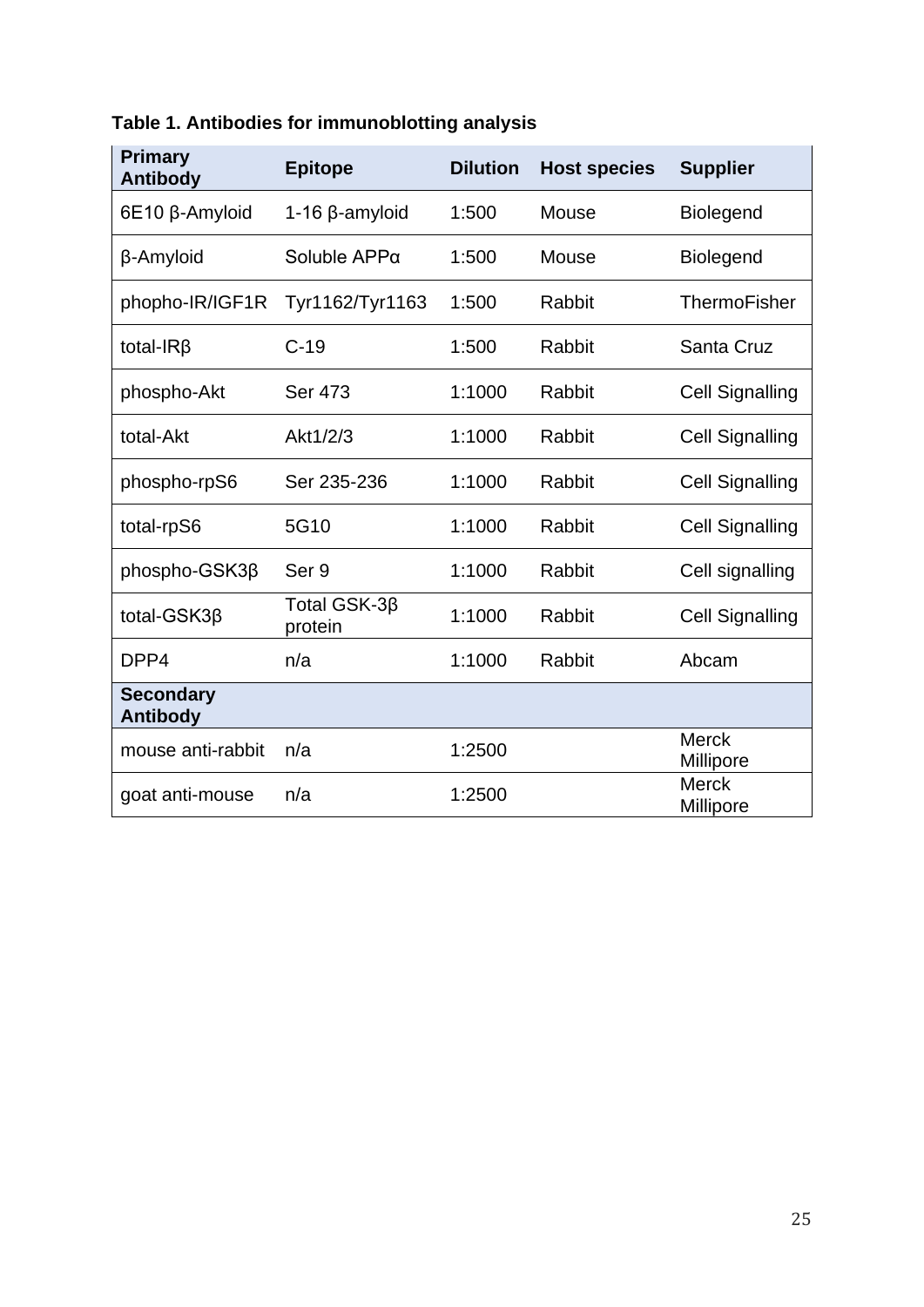### **References**

- [1] X. Li, D. Song, S.X. Leng, Link between type 2 diabetes and Alzheimer's disease: From epidemiology to mechanism and treatment, Clinical Interventions in Aging. (2015). https://doi.org/10.2147/CIA.S74042.
- [2] S. Chatterjee, A. Mudher, Alzheimer's disease and type 2 diabetes: A critical assessment of the shared pathological traits, Frontiers in Neuroscience. 12 (2018). https://doi.org/10.3389/fnins.2018.00383.
- [3] C.M. Griffith, T. Eid, G.M. Rose, P.R. Patrylo, Evidence for altered insulin receptor signaling in Alzheimer's disease, Neuropharmacology. (2018). https://doi.org/10.1016/j.neuropharm.2018.01.008.
- [4] C. Carvalho, N. Machado, P.C. Mota, S.C. Correia, S. Cardoso, R.X. Santos, M.S. Santos, C.R. Oliveira, P.I. Moreira, Type 2 diabetic and alzheimer's disease mice present similar behavioral, cognitive, and vascular anomalies, Journal of Alzheimer's Disease. (2013). https://doi.org/10.3233/JAD-130005.
- [5] H. Hampel, R. Vassar, B. de Strooper, J. Hardy, M. Willem, N. Singh, J. Zhou, R. Yan, E. Vanmechelen, A. de Vos, R. Nisticò, M. Corbo, B. pietro Imbimbo, J. Streffer, I. Voytyuk, M. Timmers, A.A. Tahami Monfared, M. Irizarry, B. Albala, A. Koyama, N. Watanabe, T. Kimura, L. Yarenis, S. Lista, L. Kramer, A. Vergallo, The β-Secretase BACE1 in Alzheimer's Disease, Biological Psychiatry. (2020). https://doi.org/10.1016/j.biopsych.2020.02.001.
- [6] J.R.M. Coimbra, D.F.F. Marques, S.J. Baptista, C.M.F. Pereira, P.I. Moreira, T.C.P. Dinis, A.E. Santos, J.A.R. Salvador, Highlights in BACE1 inhibitors for Alzheimer's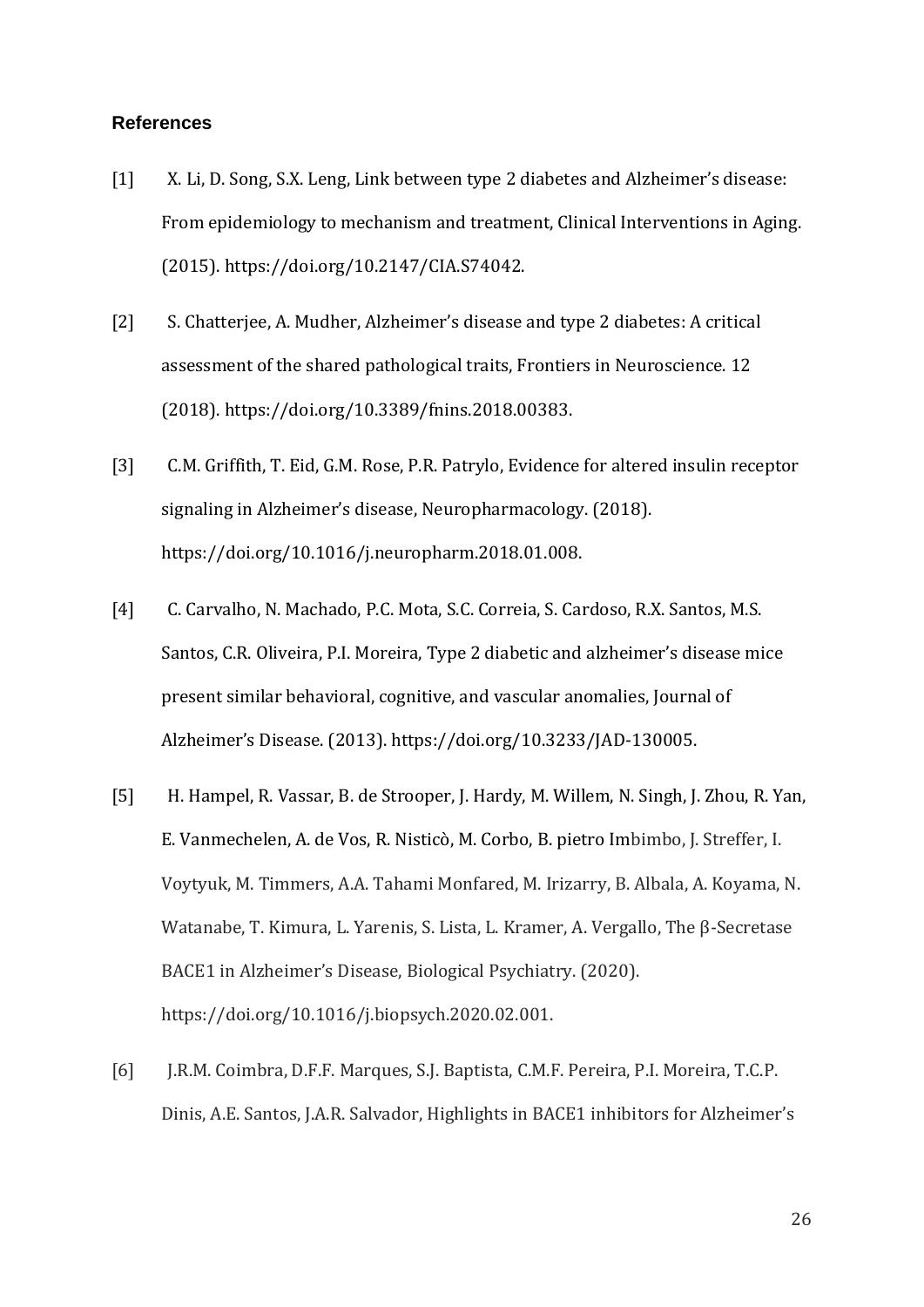disease treatment, Frontiers in Chemistry. (2018). https://doi.org/10.3389/fchem.2018.00178.

- [7] B. Das, R. Yan, A Close Look at BACE1 Inhibitors for Alzheimer's Disease Treatment, CNS Drugs. (2019). https://doi.org/10.1007/s40263-019-00613-7.
- [8] P.J. Meakin, A.J. Harper, D.L. Hamilton, J. Gallagher, A.D. McNeilly, L.A. Burgess, L.M. Vaanholt, K.A. Bannon, J. Latcham, I. Hussain, J.R. Speakman, D.R. Howlett, M.L.J. Ashford, Reduction in BACE1 decreases body weight, protects against dietinduced obesity and enhances insulin sensitivity in mice, Biochemical Journal. (2012). https://doi.org/10.1042/BJ20110512.
- [9] K. Plucińska, R. Dekeryte, D. Koss, K. Shearer, N. Mody, P.D. Whitfield, M.K. Doherty, M. Mingarelli, A. Welch, G. Riedel, M. Delibegovic, B. Platt, Neuronal human BACE1 knockin induces systemic diabetes in mice, Diabetologia. (2016). https://doi.org/10.1007/s00125-016-3960-1.
- [10] P.J. Meakin, A. Mezzapesa, E. Benabou, M.E. Haas, B. Bonardo, M. Grino, J.M. Brunel, C. Desbois-Mouthon, S.B. Biddinger, R. Govers, M.L.J. Ashford, F. Peiretti, The beta secretase BACE1 regulates the expression of insulin receptor in the liver, Nature Communications. (2018). https://doi.org/10.1038/s41467-018-03755-2.
- [11] R. Dekeryte, C. Hull, K. Plucińska, S. Khan, S. Kamli-Salino, N. Mody, N. Morrice, C. McLaughlin, V. Gault, B. Platt, M. Delibegovic, Effects of Liraglutide and Fenretinide treatments on the diabetic phenotype of neuronal human BACE1 knock-in mice, Biochemical Pharmacology. (2019). https://doi.org/10.1016/j.bcp.2019.05.020.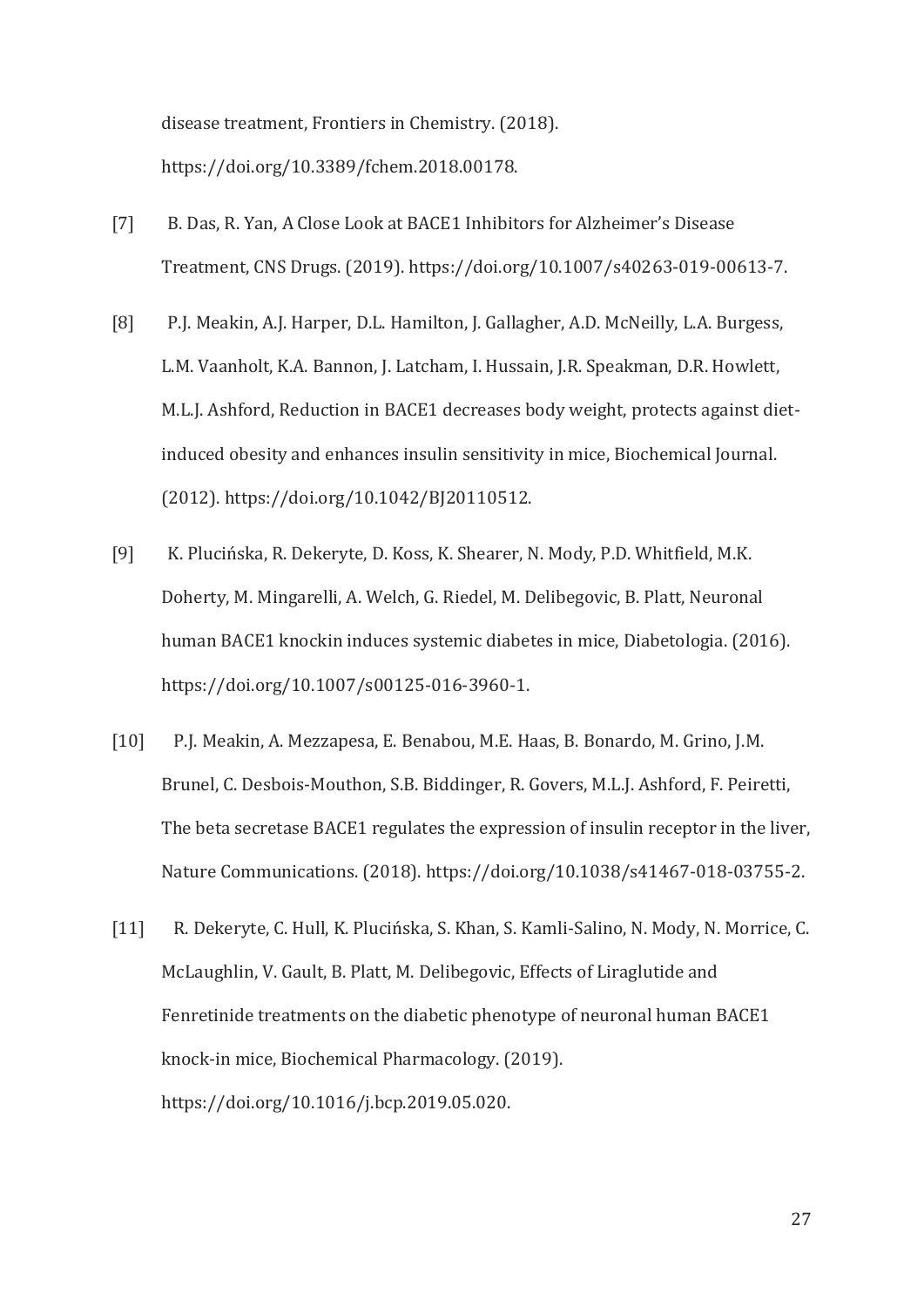- [12] P.J. Meakin, S.M. Jalicy, G. Montagut, D.J.P. Allsop, D.L. Cavellini, S.W. Irvine, C. McGinley, M.K. Liddell, A.D. McNeilly, K. Parmionova, Y.R. Liu, C.L.S. Bailey, J.K. Dale, L.K. Heisler, R.J. McCrimmon, M.L.J. Ashford, Bace1-dependent amyloid processing regulates hypothalamic leptin sensitivity in obese mice, Scientific Reports. (2018). https://doi.org/10.1038/s41598-017-18388-6.
- [13] P.C. May, B.A. Willis, S.L. Lowe, R.A. Dean, S.A. Monk, P.J. Cocke, J.E. Audia, L.N. Boggs, A.R. Borders, R.A. Brier, D.O. Calligaro, T.A. Day, L. Ereshefsky, J.A. Erickson, H. Gevorkyan, C.R. Gonzales, D.E. James, S.S. Jhee, S.F. Komjathy, L. Li, T.D. Lindstrom, B.M. Mathes, F. Martényi, S.M. Sheehan, S.L. Stout, D.E. Timm, G.M. Vaught, B.M. Watson, L.L. Winneroski, Z. Yang, D.J. Mergott, The potent BACE1 inhibitor LY2886721 elicits robust central Aβ pharmacodynamic responses in mice, dogs, and humans, Journal of Neuroscience. (2015). https://doi.org/10.1523/JNEUROSCI.4129-14.2015.
- [14] M.M. Hansen, D.J. Jarmer, E. Arslantas, A.C. DeBaillie, A.L. Frederick, M. Harding, D.W. Hoard, A. Hollister, D. Huber, S.P. Kolis, J.E. Kuehne-Willmore, T. Kull, M.E. Laurila, R.J. Linder, T.J. Martin, J.R. Martinelli, M.J. McCulley, R.N. Richey, D.R. Starkey, J.A. Ward, N. Zaborenko, T. Zweifel, Synthesis of BACE Inhibitor LY2886721. Part II. Isoxazolidines as Precursors to Chiral Aminothiazines, Selective Peptide Coupling, and a Controlled Reactive Crystallization, Organic Process Research and Development. (2015). https://doi.org/10.1021/op500327t.
- [15] P.C. May, R.A. Dean, S.L. Lowe, F. Martenyi, S.M. Sheehan, L.N. Boggs, S.A. Monk, B.M. Mathes, D.J. Mergott, B.M. Watson, S.L. Stout, D.E. Timm, E.S. LaBell, C.R. Gonzales, M. Nakano, S.S. Jhee, M. Yen, L. Ereshefsky, T.D. Lindstrom, D.O.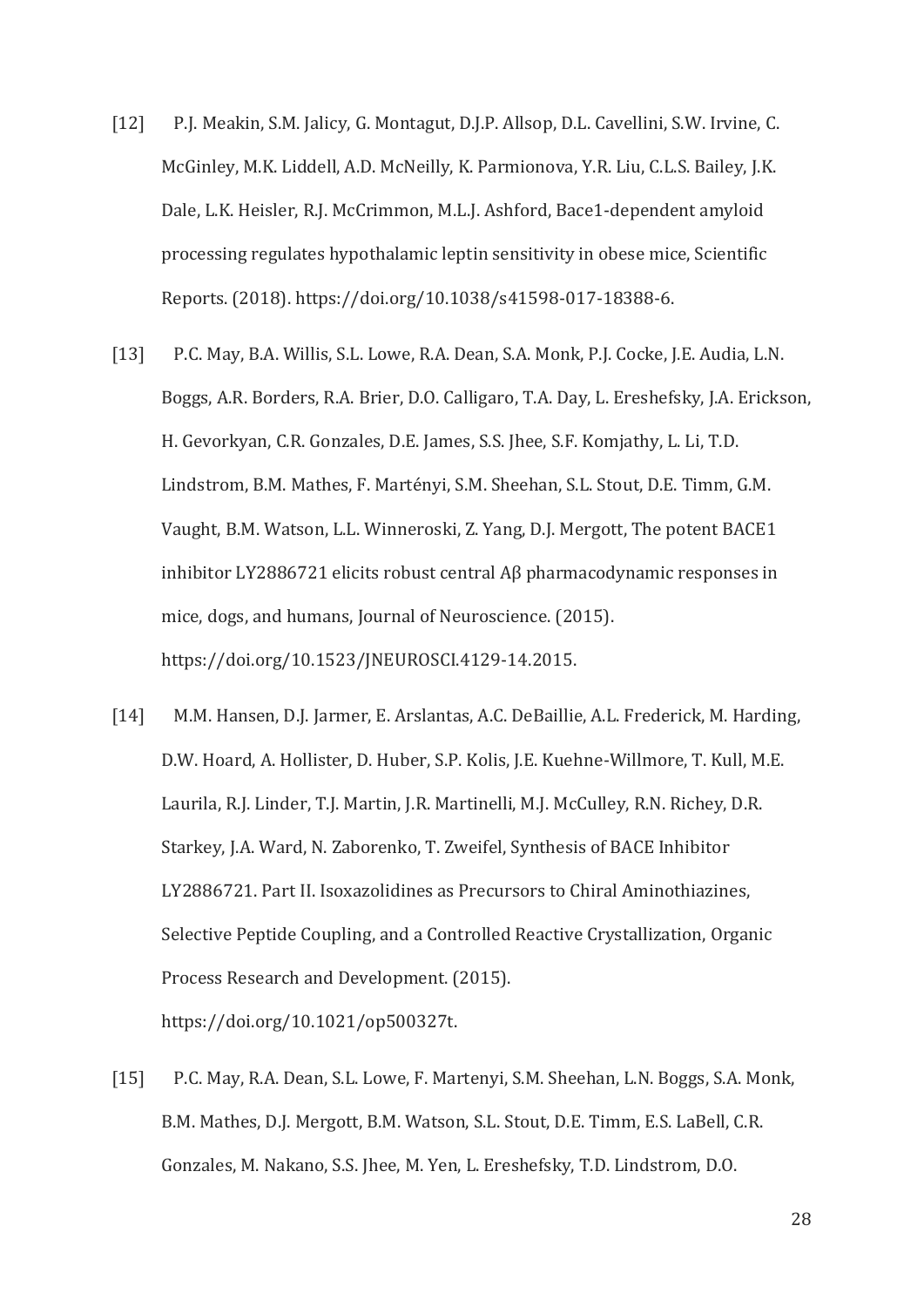Calligaro, P.J. Cocke, D. Greg Hall, S. Friedrich, M. Citron, J.E. Audia, Robust central reduction of amyloid-β in humans with an orally available, non-peptidic βsecretase inhibitor, Journal of Neuroscience. (2011). https://doi.org/10.1523/JNEUROSCI.3647-11.2011.

- [16] Wolfe MS. Prospects and challenges for alzheimer therapeutics. In Developing Therapeutics for Alzheimer's Disease. Academic Press. (2016). <https://doi.org/10.1016/B978-0-12-802173-6.00023-X>
- [17] Lahiri DK, Maloney B, Long JM, Greig NH. Lessons from a BACE1 inhibitor trial: off‐site but not off base. Alzheimer's & Dementia. (2014). <https://doi.org/10.1016/j.jalz.2013.11.004>
- [18] K. Plucińska, B. Crouch, D. Koss, L. Robinson, M. Siebrecht, G. Riedel, B. Platt, Knock-in of human BACE1 cleaves murine APP and reiterates alzheimer-like phenotypes, Journal of Neuroscience. (2014). https://doi.org/10.1523/JNEUROSCI.0433-14.2014.
- [19] C. Hull, R. Dekeryte, D.J. Koss, B. Crouch, H. Buchanan, M. Delibegovic, B. Platt, Knock-in of Mutated hTAU Causes Insulin Resistance, Inflammation and Proteostasis Disturbance in a Mouse Model of Frontotemporal Dementia, Molecular Neurobiology. (2020). https://doi.org/10.1007/s12035-019-01722-6.
- [20] R. Yan, Stepping closer to treating Alzheimer's disease patients with BACE1 inhibitor drugs, Translational Neurodegeneration. 5 (2016). https://doi.org/10.1186/s40035-016-0061-5.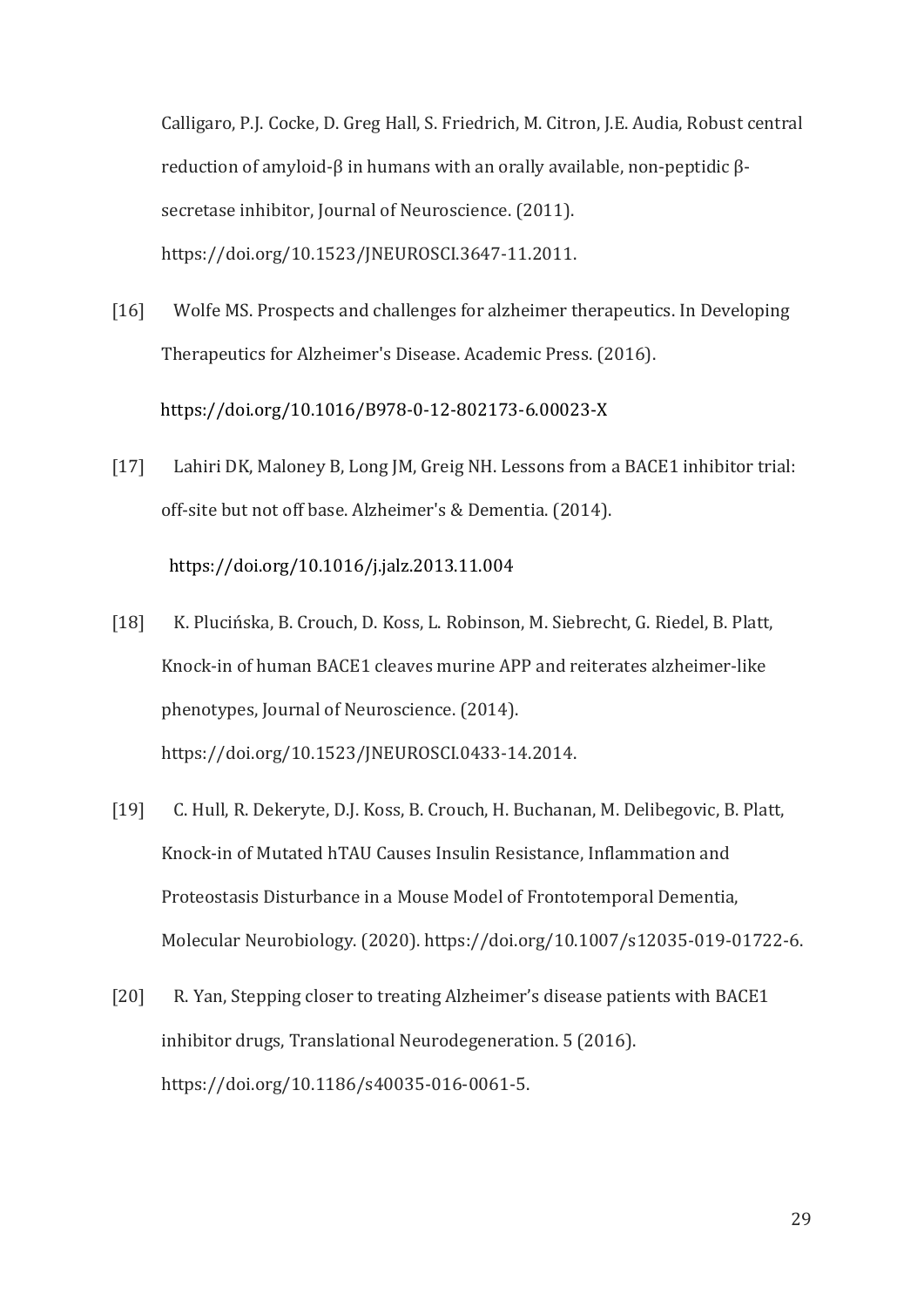- [21] B.D. Bennett, S. Babu-Khan, R. Loeloff, J.C. Louis, E. Curran, M. Citron, R. Vassar, Expression analysis of BACE2 in brain and peripheral tissues, Journal of Biological Chemistry. (2000). https://doi.org/10.1074/jbc.M002688200.
- [22] D. Esterházy, I. Stützer, H. Wang, M.P. Rechsteiner, J. Beauchamp, H. Döbeli, H. Hilpert, H. Matile, M. Prummer, A. Schmidt, N. Lieske, B. Boehm, L. Marselli, D. Bosco, J. Kerr-Conte, R. Aebersold, G.A. Spinas, H. Moch, C. Migliorini, M. Stoffel, Bace2 is a β cell-enriched protease that regulates pancreatic β cell function and mass, Cell Metabolism. (2011). https://doi.org/10.1016/j.cmet.2011.06.018.
- [23] G. Alcarraz-Vizán, C. Castaño, M. Visa, J. Montane, J.M. Servitja, A. Novials, BACE2 suppression promotes β-cell survival and function in a model of type 2 diabetes induced by human islet amyloid polypeptide overexpression, Cellular and Molecular Life Sciences. (2017). https://doi.org/10.1007/s00018-017-2505-1.
- [24] K. Plucińska, N. Mody, R. Dekeryte, K. Shearer, G.D. Mcilroy, M. Delibegovic, B. Platt, High-fat diet exacerbates cognitive and metabolic abnormalities in neuronal BACE1 knock-in mice–partial prevention by Fenretinide, Nutritional Neuroscience. (2020). https://doi.org/10.1080/1028415X.2020.1806190.
- [25] E. Tamagno, M. Guglielmotto, D. Monteleone, G. Manassero, V. Vasciaveo, M. Tabaton, The Unexpected Role of Aβ 1-42 Monomers in the Pathogenesis of Alzheimer's Disease, Journal of Alzheimer's Disease. (2018). https://doi.org/10.3233/JAD-170581.
- [26] K. Nishitomi, G. Sakaguchi, Y. Horikoshi, A.J. Gray, M. Maeda, C. Hirata-Fukae, A.G. Becker, M. Hosono, I. Sakaguchi, S.S. Minami, Y. Nakajima, H.F. Li, C. Takeyama, T. Kihara, A. Ota, P.C. Wong, P.S. Aisen, A. Kato, N. Kinoshita, Y. Matsuoka, BACE1